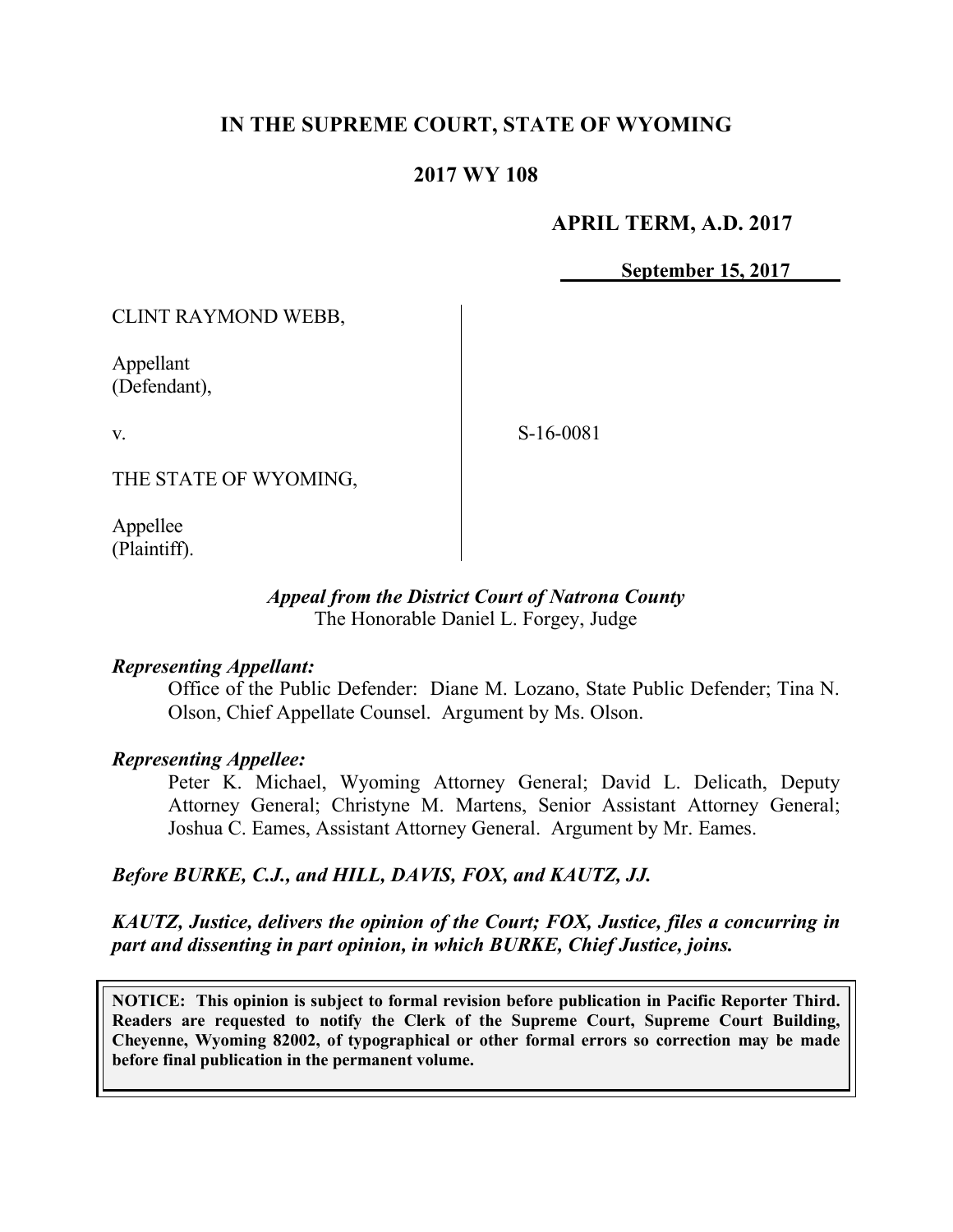## **KAUTZ, Justice.**

[¶1] A jury convicted Appellant, Clint Raymond Webb, of two counts of aggravated assault and battery with a deadly weapon, one count of felony property destruction, and one count of attempted second degree murder. On appeal, Mr. Webb argues his convictions should be reversed because the State did not bring his case to trial in a speedy manner, two of his convictions violated the Fifth Amendment to the United States Constitution, and there were various errors that occurred during his trial. We affirm.

### **ISSUES**

[¶2] Mr. Webb raises six issues in this appeal:

I. Was [Wyoming Rule of Criminal Procedure] 48 violated when [Mr. Webb] was prosecuted for the same charges after dismissal, when [he] had filed a demand for speedy trial?

II. Was [Mr. Webb] denied his constitutional right to a speedy trial?

III. Did the prosecutor commit misconduct in closing argument when he mischaracterized the role of the defense expert witness, Dr. Loftus?

IV. Was trial counsel ineffective for failing to offer an accident instruction?

V. Did plain error occur[] when the trial court gave an inference of malice instruction?

VI. Should this Court reconsider its holding in *Jones v. State*, 2016 WY 110, [384 P.3d 260] (Wyo. 2016) as this Court did not analyze the legislative history of Wyo. Stat. Ann.  $\S$ § 6-2-502(a)(ii) and 6-2-104 and determine that the legislature expressly intended the result reached in *Jones*?

# **FACTS**

[¶3] On June 30, 2014, Julie Webb was driving her Nissan Murano in Casper, Wyoming. As she was stopped at the intersection of Walsh and Second Street, she saw her estranged husband, Mr. Webb, in his Honda Ridgeline. Ms. Webb testified that as the two passed each other in the intersection, Mr. Webb yelled a profanity at her, but Ms.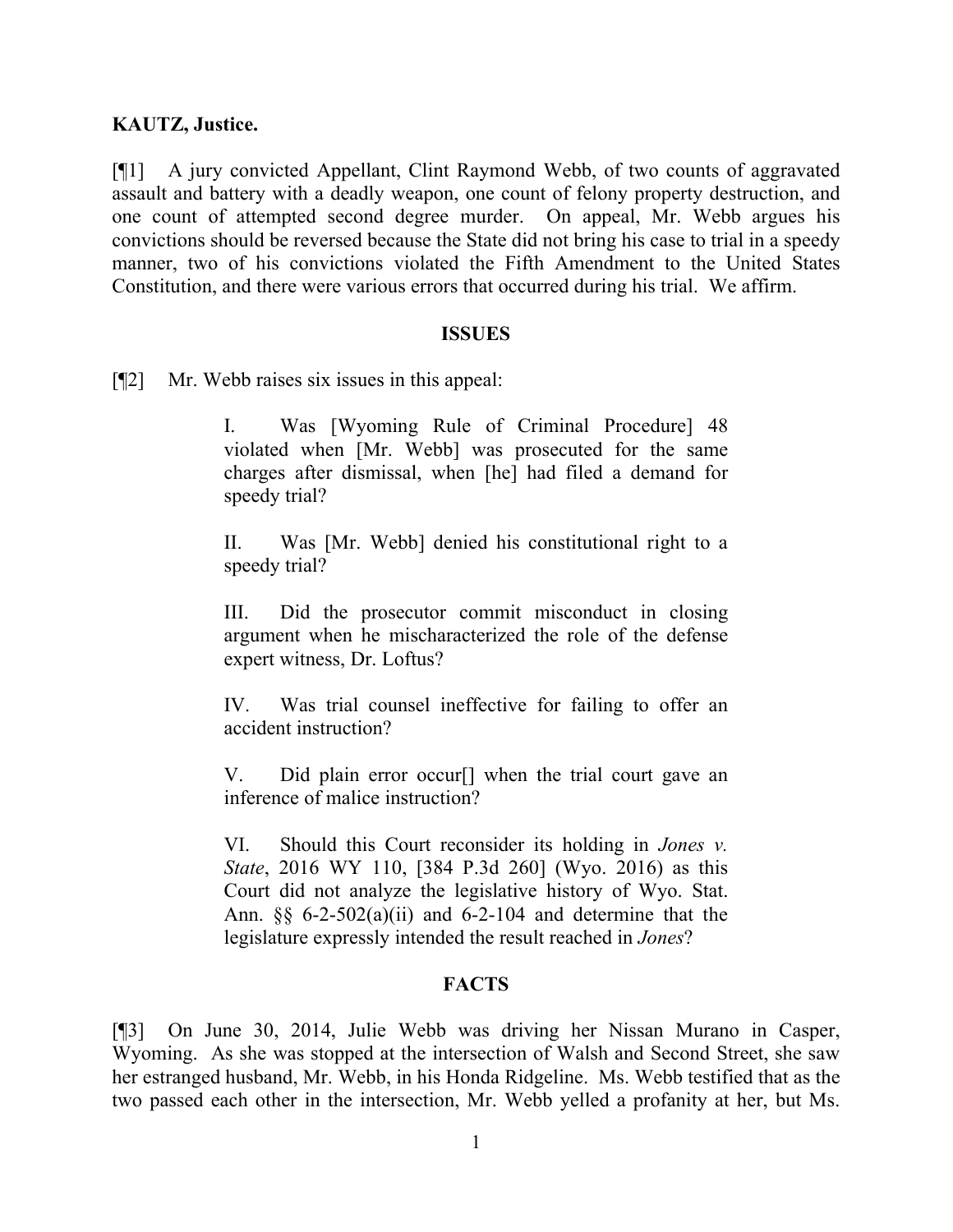Webb ignored him and continued driving. A couple of blocks later, when Ms. Webb approached the intersection of 12th Street and Payne, she saw Mr. Webb approach a nearby stop sign and then begin to drive directly towards her car. Ms. Webb swerved in an attempt to avoid a collision but was unsuccessful. Mr. Webb hit the Murano with enough force that the airbags deployed and a number of car parts scattered across the road. Mr. Webb fled the area, and Ms. Webb exited her car and attempted to call 911.

[¶4] Before Ms. Webb could connect with the 911 operator, she heard "car engines revving up." When she looked up, she saw the Honda Ridgeline turn the corner. She ran into a nearby yard and Mr. Webb drove his vehicle quickly from the roadway, onto a sidewalk, and toward Ms. Webb. Ms. Webb was able to jump out of the Ridgeline's path and, with the help of a Good Samaritan, sought refuge in the basement of the Samaritan's home. Again, Mr. Webb fled the scene, striking a parked vehicle in the process. After abandoning the Ridgeline and taking his mother's car, Mr. Webb drove to Las Vegas, Nevada, and turned himself into the authorities three days later.

[¶5] On July 1, 2014, the State charged Mr. Webb with one count of aggravated assault and battery with a deadly weapon in violation of Wyo. Stat. Ann. § 6-2-502(a)(ii) and (a)(iii) (LexisNexis 2013).<sup>1</sup> On July 31, 2014, the State dismissed the Information. The State filed a new Information the same day and added an additional count of aggravated assault and battery with a deadly weapon and one count of felony property destruction. The case was bound over to the district court, but on October 23, 2014, the State filed a new Information that added a count of attempted second degree murder, in violation of Wyo. Stat. Ann. §§ 6-1-301(a)(i) and 6-2-104 (LexisNexis 2013).<sup>2</sup>

### <sup>1</sup> § 6-2-502. Aggravated assault and battery; penalty.

 $\overline{a}$ 

(a) A person is guilty of aggravated assault and battery if he:

. . . . (ii) Attempts to cause, or intentionally or knowingly causes bodily injury to another with a deadly weapon;

(iii) Threatens to use a drawn deadly weapon on another unless reasonably necessary in defense of his person, property or abode or to prevent serious bodily injury to another[.]

### 2 **§ 6-1-301. Attempt; renunciation of criminal intention.**

(a) A person is guilty of an attempt to commit a crime if:

(i) With the intent to commit the crime, he does any act which is a substantial step towards commission of the crime. A "substantial step" is conduct which is strongly corroborative of the firmness of the person's intention to complete the commission of the crime[.]

#### **§ 6-2-104. Murder in the second degree; penalty.**

Except as provided in W.S. 6-2-109, whoever purposely and maliciously, but without premeditation, kills any human being is guilty of murder in the second degree, and shall be imprisoned in the penitentiary for any term not less than twenty (20) years, or during life.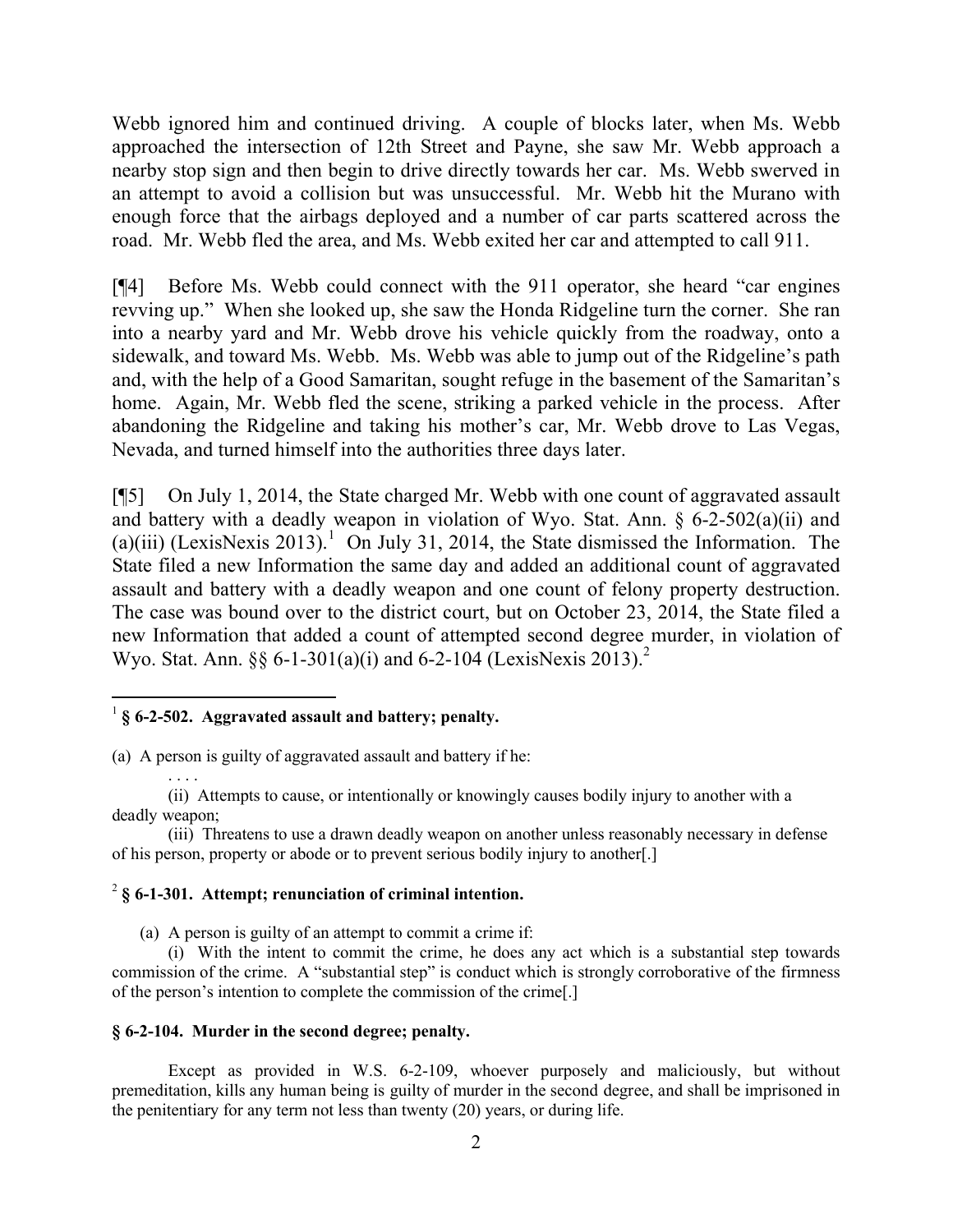[¶6] Before the charges alleged in the new Information were bound over to the district court, Mr. Webb's counsel requested that he receive a competency evaluation. The circuit court granted the motion, and after an evaluation was conducted at the Wyoming State Hospital, the circuit court deemed Mr. Webb competent to proceed. The case was bound over to the district court and proceeded to trial.

[¶7] The week-long trial began on July 27, 2015, and the jury found Mr. Webb guilty of all counts. The district court sentenced him to serve concurrent terms of five to seven years for each count of aggravated assault and battery with a deadly weapon, a concurrent term of one to three years for the felony property destruction, and a consecutive term of thirty to forty-five years for the attempted second degree murder.

## **DISCUSSION**

## *Wyoming Rule of Criminal Procedure 48*

[¶8] Mr. Webb contends the State violated his right to a speedy trial under W.R.Cr.P. 48. We review speedy trial claims *de novo*. *Rhodes v. State*, 2015 WY 60, ¶ 9, 348 P.3d 404, 407 (Wyo. 2015). The State originally charged Mr. Webb with one count of aggravated assault and battery with a deadly weapon on July 1, 2014. On July 31, 2014, the State dismissed the charge but filed a new Information charging Mr. Webb with two counts of aggravated assault and battery with a deadly weapon and one count of felony property destruction. On August 15, 2014, Mr. Webb filed a written demand for a speedy trial. On October 23, 2014, the State filed a new Information in an entirely new docket number that contained the previous three charges and added one count of attempted second degree murder. The State then moved to dismiss the July 31 Information. Mr. Webb argues that because he had filed a demand for a speedy trial before the State dismissed the July 31 Information and filed the October 23 Information, the State violated his speedy trial right under Rule 48(b)(7).

[¶9] The relevant portions of Rule 48 state:

## **Rule 48. Dismissal; speedy trial.**

(a) *By attorney for the state. —* The attorney for the state may, by leave of court, file a dismissal of an indictment, information or citation, and the prosecution shall thereupon terminate. Such a dismissal may not be filed during the trial without the consent of the defendant.

(b) *Speedy trial.* —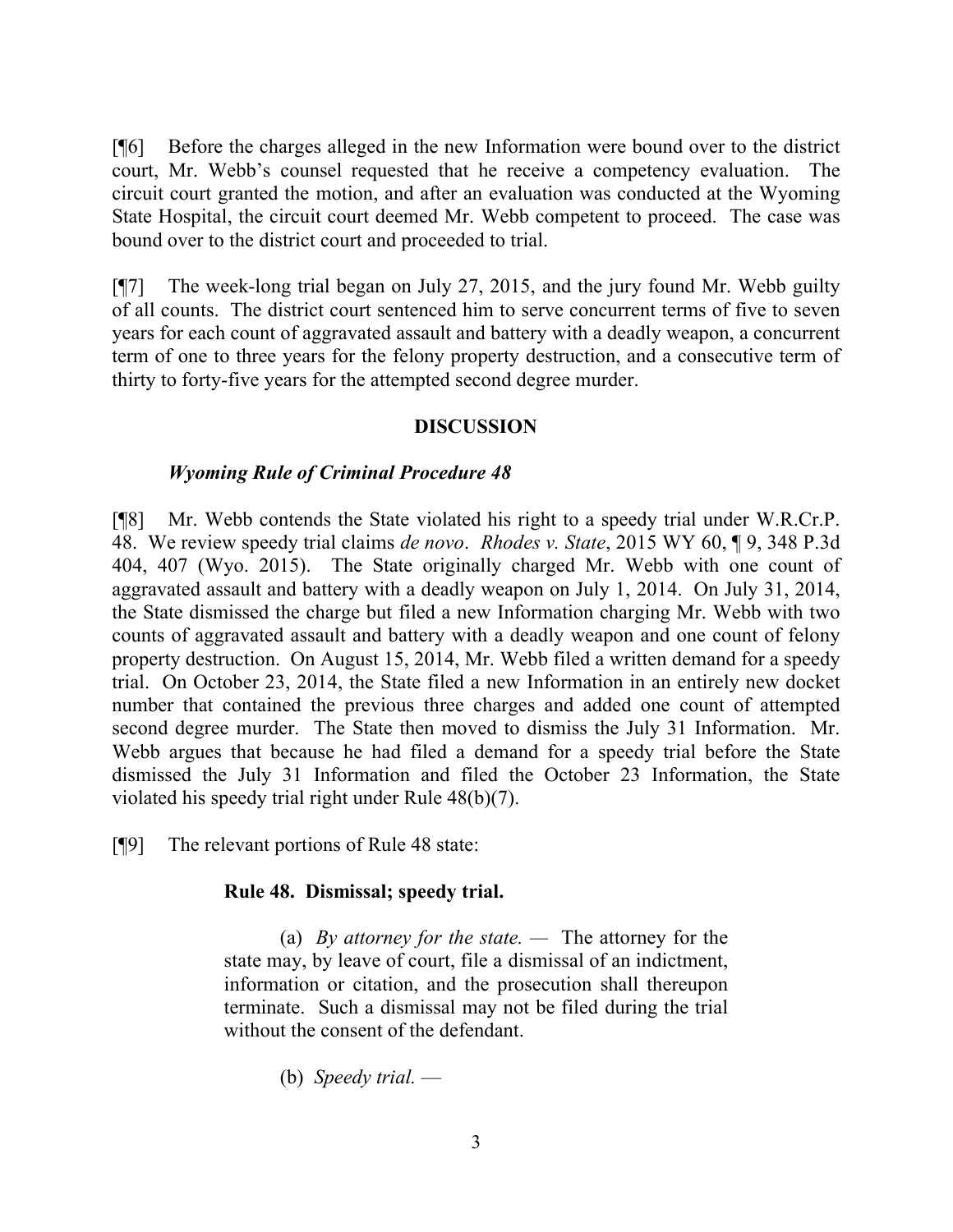(1) It is the responsibility of the court, counsel and the defendant to insure that the defendant is timely tried.

(2) A criminal charge shall be brought to trial within 180 days following arraignment unless continued as provided in this rule.

(5) Any criminal case not tried or continued as provided in this rule shall be dismissed 180 days after arraignment.

. . . .

. . . .

l

(7) A dismissal for lack of speedy trial under this rule shall not bar the state from again prosecuting the defendant for the same offense unless the defendant made a written demand for a speedy trial or can demonstrate prejudice from the delay.

[¶10] A plain reading of Rule 48(b)(7) makes it clear that Mr. Webb's speedy trial demand can affect the re-filing of charges only if the previous charges were dismissed due to a lack of speedy trial. W.R.Cr.P. 48(b)(7). That was not the case here. The State chose to file a new Information that included the second degree murder charge and then voluntarily dismissed the Information that had been filed on July 31, 2014. The dismissal could not have been based on a speedy trial violation because only ninety-two days had elapsed between the filing of the July 31 Information and its subsequent dismissal approximately half of the 180 days allowed under Rule 48(b)(2).

[¶11] Mr. Webb relies on *Hall v. State*, 911 P.2d 1364 (Wyo. 1996), for his assertion that, so long as a defendant has filed a demand for a speedy trial, the State is barred from re-filing charges after the original charges are dismissed for any reason. This is a gross misinterpretation of *Hall*. In *Hall*, the district court dismissed the original charge of concealing or disposing of stolen property at the prosecution's request. The prosecution then re-filed the charge, and the district court later dismissed the charge because more than 120 days had elapsed since Hall's arraignment.<sup>3</sup> The State filed the charge a third time and Hall was convicted. *Id*. at 1367. On appeal, Hall argued the charge should have been dismissed because almost two years had elapsed between the State's first filing of the charge and Hall's trial. *Id*. at 1370.

[¶12] The Court explained that Rule 48 implies that the 120-day period will begin anew when the State dismisses the original charge and re-files. *Id*. Therefore, the only

<sup>&</sup>lt;sup>3</sup> At the time of Hall's prosecution, Rule 48 required the State to bring defendants to trial within 120 days of arraignment. W.R.Cr.P. 48(B)(6) (LexisNexis 1991).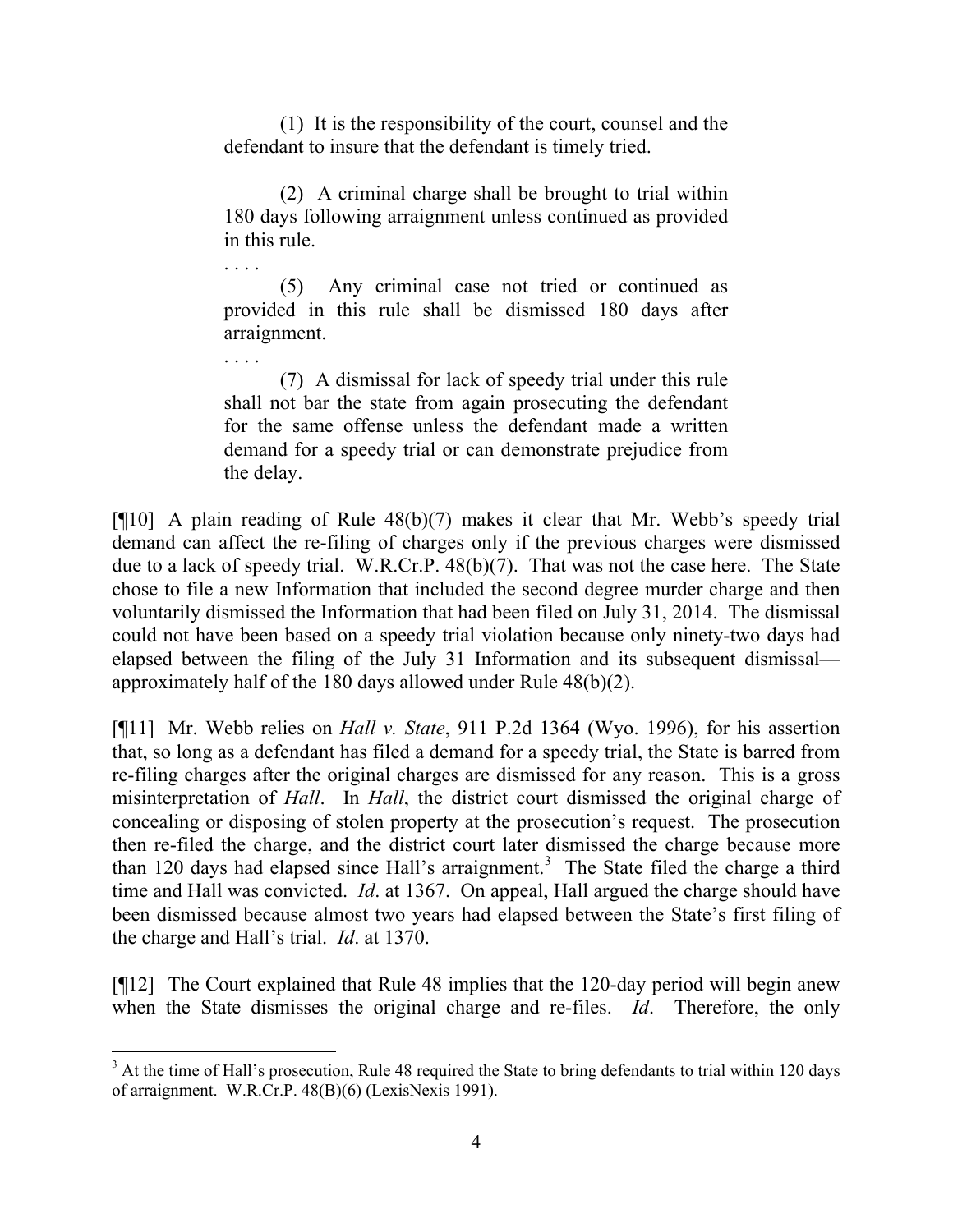arraignment relevant for the purposes of Rule 48 was the arraignment that followed the third filing of the charge. Significantly, the Court acknowledged that the third filing was appropriate because Hall had not filed a written demand for a speedy trial before the second dismissal of the charge, which was due to a Rule 48 violation. *Id*. Thus, *Hall* is readily distinguishable from this case, as Mr. Webb's charges were never dismissed for a Rule 48 violation.

[¶13] Mr. Webb also claims the State violated Rule 48 because it acted in bad faith when it dismissed the July 31, 2014 Information. However, the basis of this argument is meager, to say the least. Mr. Webb cites to the motion to dismiss he filed in the district court, wherein his counsel apparently quoted language from the State's motion to dismiss the July 31 Information.<sup>4</sup> Mr. Webb asserted that the State explained the need for the new Information was because the "State has filed a new case more accurately reflecting the charges in this matter and adding an additional count." Mr. Webb argues this is inconsistent with the prosecutor's verbal assertion at the motion hearing when he explained he made the decision to dismiss and re-file the Information after Mr. Webb chose not to accept a plea agreement. We do not find these assertions inconsistent with one another. While the assertions are not identical, they are not in conflict. Further, to the extent they arguably could be said to be inconsistent, Mr. Webb has provided no authority that stands for the conclusion that the statements demonstrate bad faith. *See Bordenkircher v. Hayes*, 434 U.S. 357, 364-65, 98 S.Ct. 663, 668-69, 54 L.Ed.2d 604 (1978) (due process is not offended when a state prosecutor carries out a threat to indict the defendant on a more serious charge after the defendant does not plead guilty to the original charge). Because Mr. Webb has failed to present any evidence or authority to persuade this Court that the State acted in bad faith when it dismissed the July 31 Information, and because Rule  $48(b)(7)$  is not applicable, we conclude the State did not violate Mr. Webb's speedy trial rights under Rule 48.<sup>5</sup>

# *Constitutional Right to a Speedy Trial*

l

[¶14] Mr. Webb also argues that his speedy trial rights under the Sixth Amendment to the United States Constitution and Article 1, Section 10 of the Wyoming Constitution were violated. Again, we review this claim *de novo*. *Rhodes*, ¶ 9, 348 P.3d at 407.

<sup>&</sup>lt;sup>4</sup> The State's motion to dismiss the July 31 Information is not included in the record on appeal.

 $<sup>5</sup>$  The dissent argues for a new requirement under Rule 48 requiring the State to "demonstrate it did not</sup> dismiss and refile in order to avoid the speedy trial deadline" before the 180 day time limit is reset. We have not previously found such a requirement in the rule. Attorneys and judges in pending cases likely have relied on the rule without such a requirement. If such a requirement is to be added to Rule 48, that requirement should be accomplished by an amendment to the rule, with advance notice to the bar and to trial courts, and not by this Court suddenly changing its interpretation of the rule.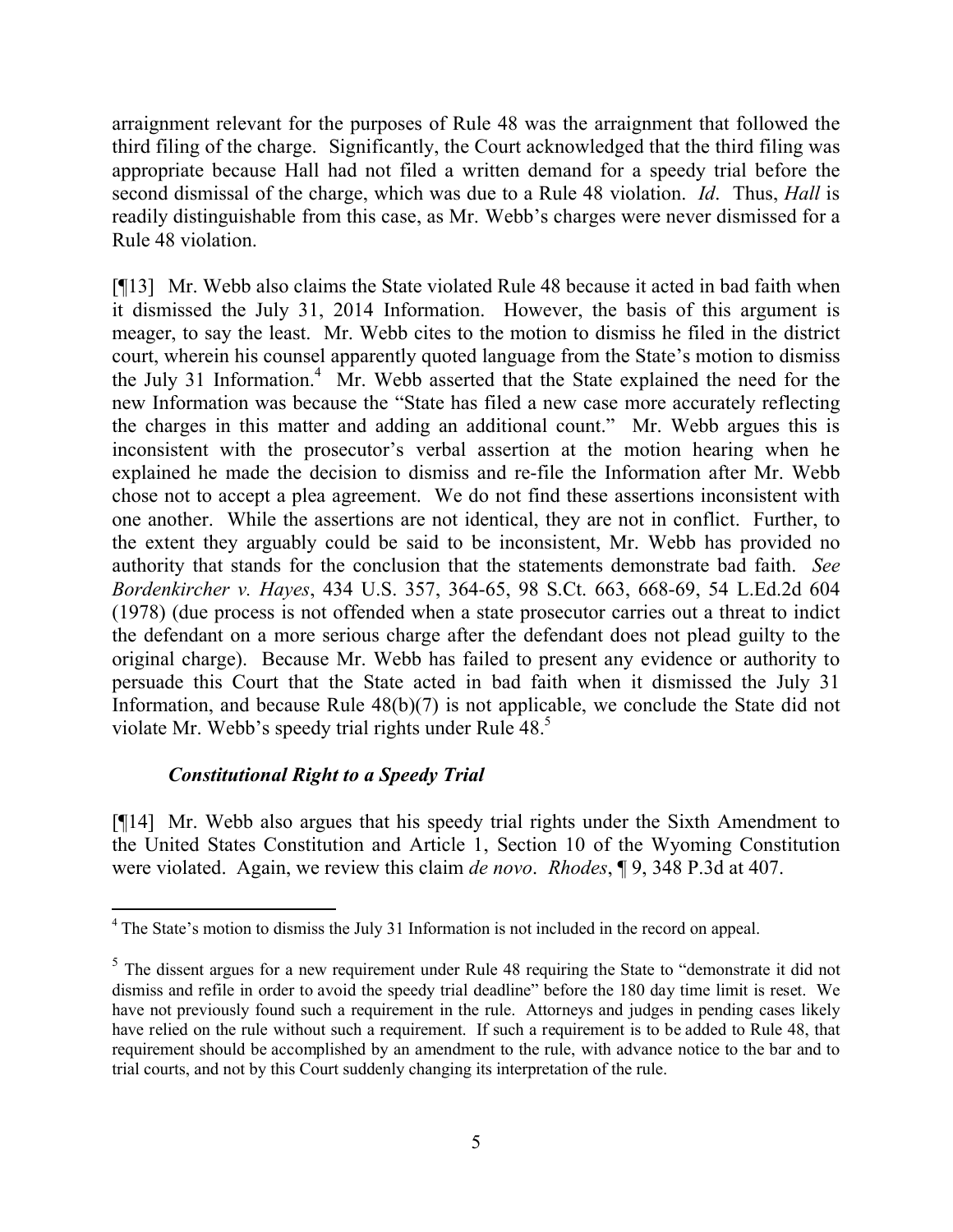[¶15] When analyzing a constitutional speedy trial claim, we look at the four factors established by the United States Supreme Court in *Barker v. Wingo*: "(1) the length of the delay; (2) the reason for the delay; (3) the defendant's assertion of his right; and (4) the prejudice to the defendant." *Id*., ¶ 17, 348 P.3d at 410 (citing *Barker v. Wingo*, 407 U.S. 514, 530, 92 S.Ct. 2182, 2192, 33 L.Ed.2d 101 (1972)). The purpose of this analysis is to determine "'whether the delay in bringing the accused to trial was unreasonable, that is, whether it substantially impaired the right of the accused to a fair trial.'" *Rhodes*, ¶ 17, 348 P.3d at 411 (quoting *Warner v. State*, 2001 WY 67, ¶ 10, 28 P.3d 21, 26 (Wyo. 2001)). Unlike our analysis under Rule 48, "the 'speedy trial clock begins to run at the time of arrest, information, or indictment, whichever occurs first.'" *Rhodes*, ¶ 17, 348 P.3d at 411 (quoting *Ortiz v. State*, 2014 WY 60, ¶ 40, 326 P.3d 883, 893 (Wyo. 2014)). Further, a dismissal of a charge that is replaced with another does not affect the speedy trial clock. *Id*. "[T]he periods of formal charge by a single sovereign for the same criminal act are tacked [together] even if the charges are different." *Mascarenas v. State*, 2013 WY 163, ¶ 11, 315 P.3d 656, 661 (Wyo. 2013) (quoting *Strandlien v. State*, 2007 WY 66, **[8, 156 P.3d 986, 990 (Wyo. 2007)**).

[¶16] Turning to the length of the delay, this Court has never held that a specific length of delay is sufficient to constitute an automatic speedy trial violation. *Mascarenas*, ¶ 12, 315 P.3d at 661. However, the length of the delay is a threshold factor that will determine whether further analysis of the remaining *Barker* factors is necessary. *See Tate v. State*, 2016 WY 102, ¶ 26, 382 P.3d 762, 768 (Wyo. 2016). Delays approaching one year will generally trigger consideration of all of the speedy trial factors. *Id*., ¶ 29, 382 P.3d at 769. The State first filed charges against Mr. Webb on July 1, 2014, and he was convicted on July 31, 2015, an elapsed time period of 396 days. Because this exceeds a year, we will evaluate the other *Barker* factors. However, although we will consider the other factors, we do not find the length of delay in this circumstance weighs in Mr. Webb's favor. Mr. Webb was convicted of multiple serious felony offenses, and the trial concluded only thirty-one days after the one-year anniversary of the State filing the first Information. *See id*., ¶ 31, 382 P.3d at 769 (Tate's 387 day delay "barely crosses the 'bare minimum needed to trigger judicial examination of the claim'" and, therefore, the first factor does not weigh in his favor).

[¶17] The second *Barker* factor requires us to consider the reasons for the delay in bringing Mr. Webb to trial. *Rhodes*, ¶ 17, 348 P.3d at 410. "We weigh the delays caused by the State against those caused by the defendant, keeping in mind it is the State's burden to bring a defendant to trial in a timely manner and it must show that the delays were reasonable and necessary." *Durkee v. State*, 2015 WY 123, ¶ 16, 357 P.3d 1106, 1112 (Wyo. 2015). Delays caused by a defendant, such as requests for continuances, changes in defense counsel, and defendant filed pre-trial motions, may disentitle a defendant to speedy trial safeguards. *Castellanos v. State*, 2016 WY 11, ¶ 73, 366 P.3d 1279, 1300 (Wyo. 2016). With respect to delays attributable to the State, deliberate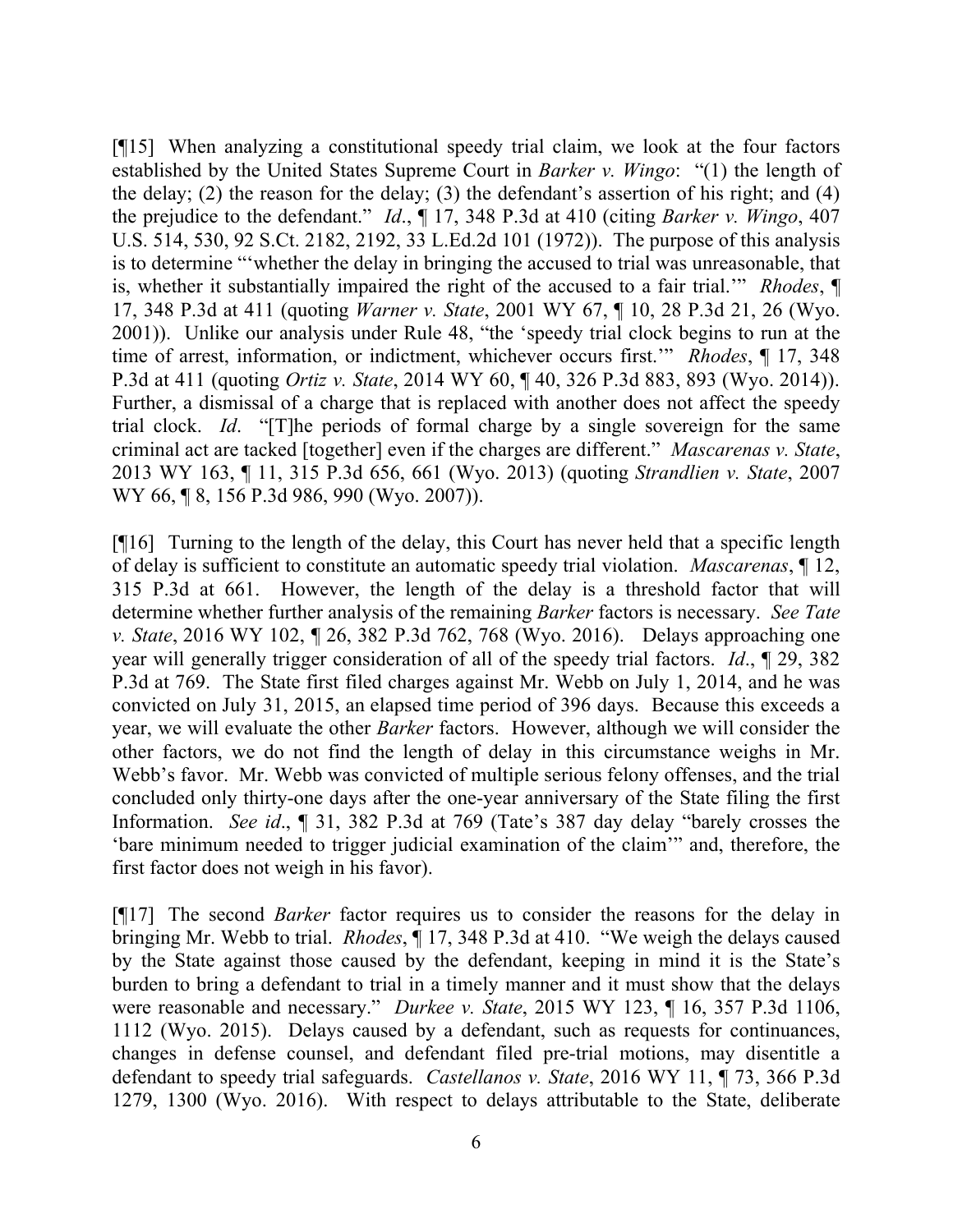attempts to delay the trial in order to impede the defense should be weighed heavily against the State. *Durkee*, ¶ 16, 357 P.3d at 1112. However, circumstances such as overcrowded courts and their schedules are more neutral reasons for delay, and should not be weighed as heavily against the State. *Id*. Further, "[d]elays attributable to competency evaluations fall into the 'neutral' category in the *Barker* balancing test." *Castellanos*, ¶ 72, 366 P.3d at 1300.

[¶18] Mr. Webb argues that, with the exception of the delay caused by the competency evaluation, the entirety of the delay in Mr. Webb's trial was caused by the State. Certainly, some delay is attributable to the State and its decision to twice dismiss and refile the Information. However, Mr. Webb was also responsible for some of the delay. As the State points out, Mr. Webb fled to Las Vegas immediately after commission of the crime. He turned himself in to the Las Vegas police on July 3, 2014, and arrived in Wyoming to face the charges against him on July 23, 2014. Therefore, while the State had filed charges on July 1, 2014, Mr. Webb's decision to flee the jurisdiction delayed any progress in the proceedings by twenty-three days.

[¶19] Further, Mr. Webb is also partially responsible for choosing the date in which his trial began. At a scheduling conference, the district court offered a proposed trial date in early July.<sup>6</sup> However, Mr. Webb's attorneys requested a different trial date because the proposed date would allow for only four and a half days of trial instead of the five days Mr. Webb had requested. The district court proposed the trial begin on July 27, 2015, and Mr. Webb's attorneys consented to that trial date. Because Mr. Webb's attorneys did not want the earlier trial date, the trial was delayed an additional twenty-one days.

[¶20] Finally, the trial was delayed seventy-five days so that Mr. Webb could undergo a competency evaluation. Delays attributable to competency evaluations are considered a neutral factor in the analysis. *Castellanos*, ¶ 72, 366 P.3d at 1300. When we deduct the neutral delays and the delays attributable to Mr. Webb, there was a 277 day delay that can be attributed to the State's decision to twice dismiss and re-file the Information, in addition to the usual course of a case making its way to trial. This delay is far less than a year and is not an unusual amount of time to prepare for a trial in this type of case. Further, the record does not disclose any facts that would support a finding that the State dismissed the first two Informations in an attempt to thwart Mr. Webb's defense. *See* 

 $\overline{a}$ 

<sup>&</sup>lt;sup>6</sup> The State asserts the record indicates the court offered a trial setting that began on June 29, 2015. However, the record does not clearly reflect that date. Instead, this Court is able to glean the proposed date only from a statement made by the prosecutor: "Would it be more advantageous - - my trial calendar doesn't go that far; but I'm assuming you have a stack around the first part of July, around the  $5<sup>th</sup>$ , if my math is accurate." The district court responded: "We do; however, on that day, we run into the parade day issue, which prevents us from going the full five." At no point in the transcript does the court or the parties identify the exact date being discussed. July 5, 2015, fell on a Sunday, so it is possible the proposed trial date was July 6. Due to the ambiguity in the record, we will give Mr. Webb the benefit of the doubt and proceed as if the proposed trial date was July 6.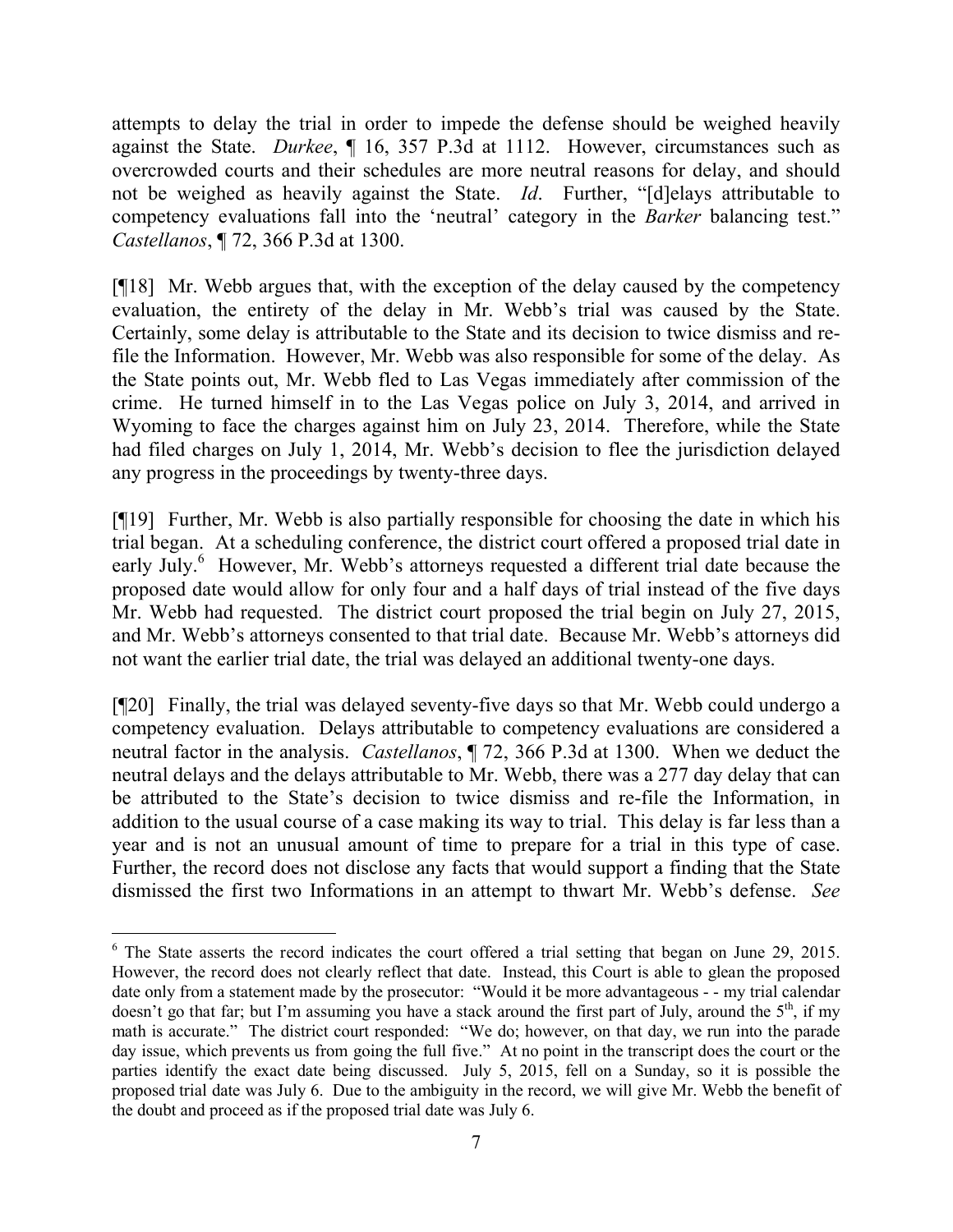*Mascarenas*, ¶ 19, 315 P.3d at 662. Since both Mr. Webb and the State are responsible for some delay and the substantial delay from the competency evaluation is neutral, we find this factor to be neutral in the overall speedy trial analysis.

[¶21] Next, we must consider whether Mr. Webb asserted his right to a speedy trial. *Rhodes*, ¶ 17, 348 P.3d at 410. "Although a defendant is not required to assert his right to a speedy trial, the vigor with which the defendant asserted his right is an important consideration in determining the reasonableness of any delay." *Griggs v. State*, 2016 WY 16, ¶ 68, 367 P.3d 1108, 1130 (Wyo. 2016). The record is clear that Mr. Webb filed formal demands for a speedy trial on two occasions. Further, Mr. Webb filed a motion to dismiss the charges against him on the basis of a speedy trial violation.

[¶22] However, despite these assertions, a week before the trial was scheduled to commence, Mr. Webb's counsel requested that Mr. Webb undergo a second competency evaluation. Further, Mr. Webb wrote a letter to the district court approximately two weeks before the commencement of trial, requesting that the district court appoint him new counsel. At the hearing on the matter, Mr. Webb specifically requested new counsel and a continuance of the trial date so that his new counsel could prepare for trial. While the district court ultimately denied both of these requests, making these requests in the first instance is inconsistent with one vigorously asserting his right to a speedy trial. Therefore, this factor weighs slightly in Mr. Webb's favor, but is given little weight in the overall speedy trial analysis. *Lafferty v. State*, 2016 WY 52, ¶¶ 57-58, 374 P.3d 1244, 1254 (Wyo. 2106) (although the defendant filed a demand for speedy trial, his conduct caused substantial delays; thus, this factor weighs only slightly in his favor); *Humphrey v. State*, 2008 WY 67, ¶ 27, 185 P.3d 1236, 1245 (Wyo. 2008) (defendant's assertion of her right to speedy trial only weighs slightly in her favor due to her various waivers of speedy preliminary hearings, requests for continuances, numerous pre-trial motions, and request for a stay in the proceedings); *Campbell v. State*, 999 P.2d 649, 656 (Wyo. 2000) ("Because less than vigorous assertions of the right to a speedy trial are given little weight, this factor too, weights against a speedy trial claim.").

[¶23] The final factor in the *Barker* analysis requires us to consider the prejudice Mr. Webb suffered as a result of the delay in his trial. *Rhodes*, ¶ 17, 348 P.3d at 410. We consider three categories within prejudice:

> "(1) lengthy pretrial incarceration; (2) pretrial anxiety; and  $(3)$ impairment of the defense." *Ortiz*, ¶ 59, 326 P.3d at 896 (quoting *Berry*, ¶ 46, 93 P.3d at 237)). "Pretrial anxiety 'is the least significant' factor and because a 'certain amount of pretrial anxiety naturally exists,' an appellant must demonstrate that he suffered 'extraordinary or unusual' pretrial anxiety." *Potter v. State*, 2007 WY 83, ¶ 41, 158 P.3d 656, 666 (Wyo. 2007) (quoting *Whitney v. State*, 2004 WY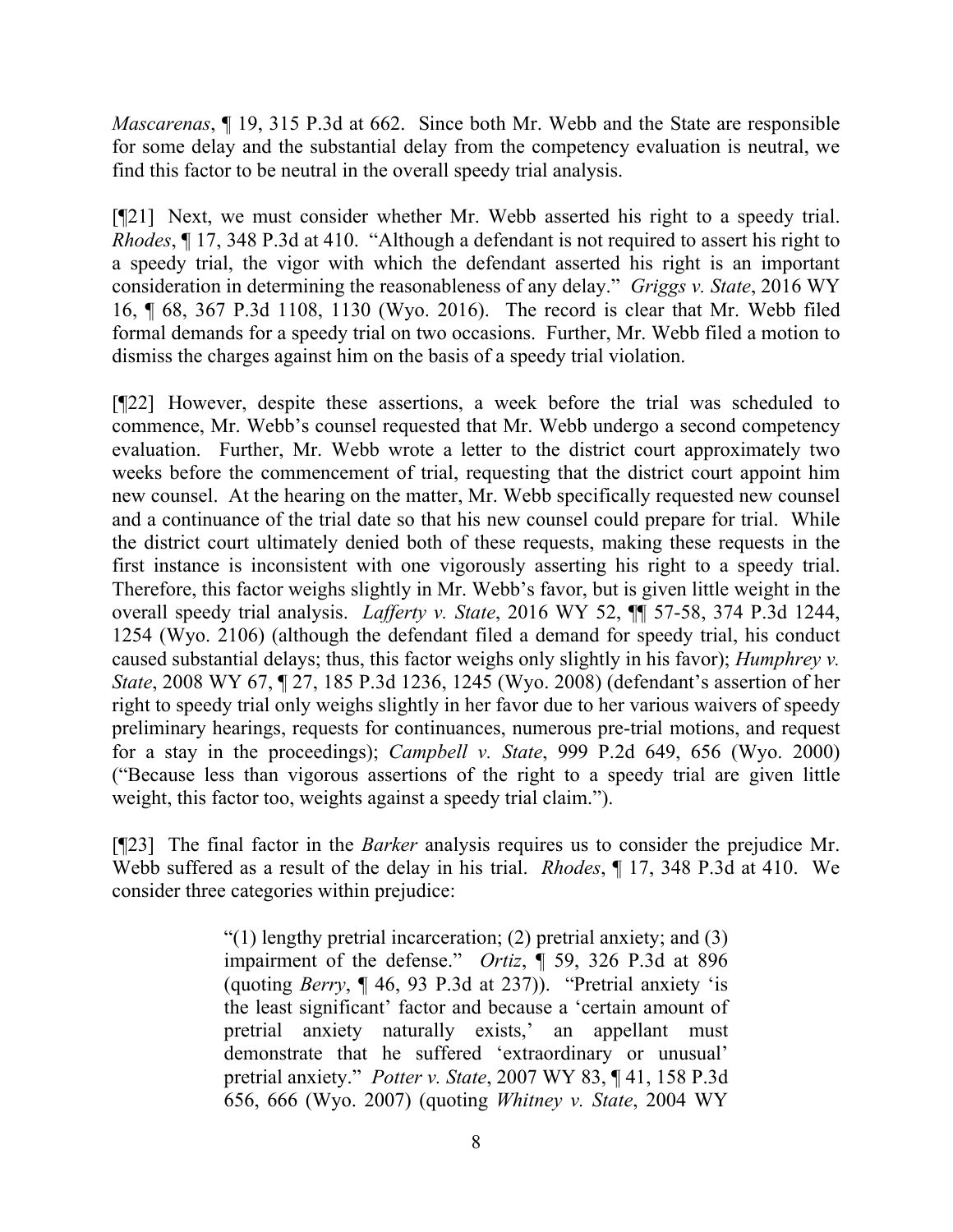118, ¶ 54, 99 P.3d 457, 475 (Wyo. 2004)). "The impairment of defense factor is the most serious because it impacts the defendant's ability to prepare his case and skews the fairness of the entire system." *Durkee, ¶* 37, 357 P.3d at 1116.

*Castellanos*, ¶ 88, 366 P.3d at 1303. A defendant is not required to establish prejudice in order to prevail on a speedy trial claim; however prejudice, or the lack thereof, must be considered within the *Barker* analysis. *Lafferty*, ¶ 60, 374 P.3d at 1254. Additionally, if a defendant claims prejudice, he has the burden to demonstrate and substantiate the prejudice. *Tate*, ¶ 38, 382 P.3d at 770 (citing *Jackson v. Ray*, 390 F.3d 1254, 1264 (10th Cir. 2004)). If the defendant fails to demonstrate prejudice, the other three *Barker* factors must weigh heavily in his favor to establish a speedy trial violation. *Id*.

[¶24] As stated above, 396 days elapsed between the date the State filed the first Information against Mr. Webb and the conclusion of his trial. We recognize that Mr. Webb likely experienced pretrial anxiety regarding finances, employment, and ability to associate with family, just as most defendants experience in that situation. *Tate*, ¶ 40, 382 P.3d at 771; *Lafferty*, ¶ 63, 374 P.3d at 1255; *Rhodes*, ¶ 20, 348 P.3d at 411-12; *Mascarenas*, ¶ 22, 315 P.3d at 663; *Boucher*, ¶ 19, 245 P.3d at 351. However, Mr. Webb's blanket statement that he lost his liberty, home, relationship with his children, missed his daughter's wedding, suffered financial harm, was unable to adequately respond to divorce and child support proceedings, and suffered degradation and anxiety, is insufficient to establish the extraordinary or unusual pretrial anxiety required to show prejudice. *Lafferty*, ¶ 63, 374 P.3d at 1255. While these consequences are certainly undesirable, they are not extraordinary or unusual when it comes to pre-trial incarceration, and do not weigh in favor of a finding of prejudice.

[¶25] Mr. Webb also argues he suffered prejudice because the delay impaired his defense. When reviewing whether the delay impaired the defense, we consider "whether the delay resulted in a loss of evidence or impaired the defense by the 'death, disappearance, or memory loss of witnesses for the defense.'" *Castellanos*, ¶ 90, 366 P.3d at 1303. Mr. Webb first argues the delay prevented his attorneys from inspecting Ms. Webb's vehicle because the police had already returned it to Ms. Webb by the time they were preparing for trial. Mr. Webb's assertion is wholly unsupported by the record. At the motion to dismiss hearing, the following exchange occurred between the district court and Mr. Webb's counsel:

> THE COURT: And then what's your understanding of the time line on the vehicle that you've discussed?

> . . . . [DEFENSE COUNSEL]: Your Honor, it's my understanding from [co-counsel] that the Murano was never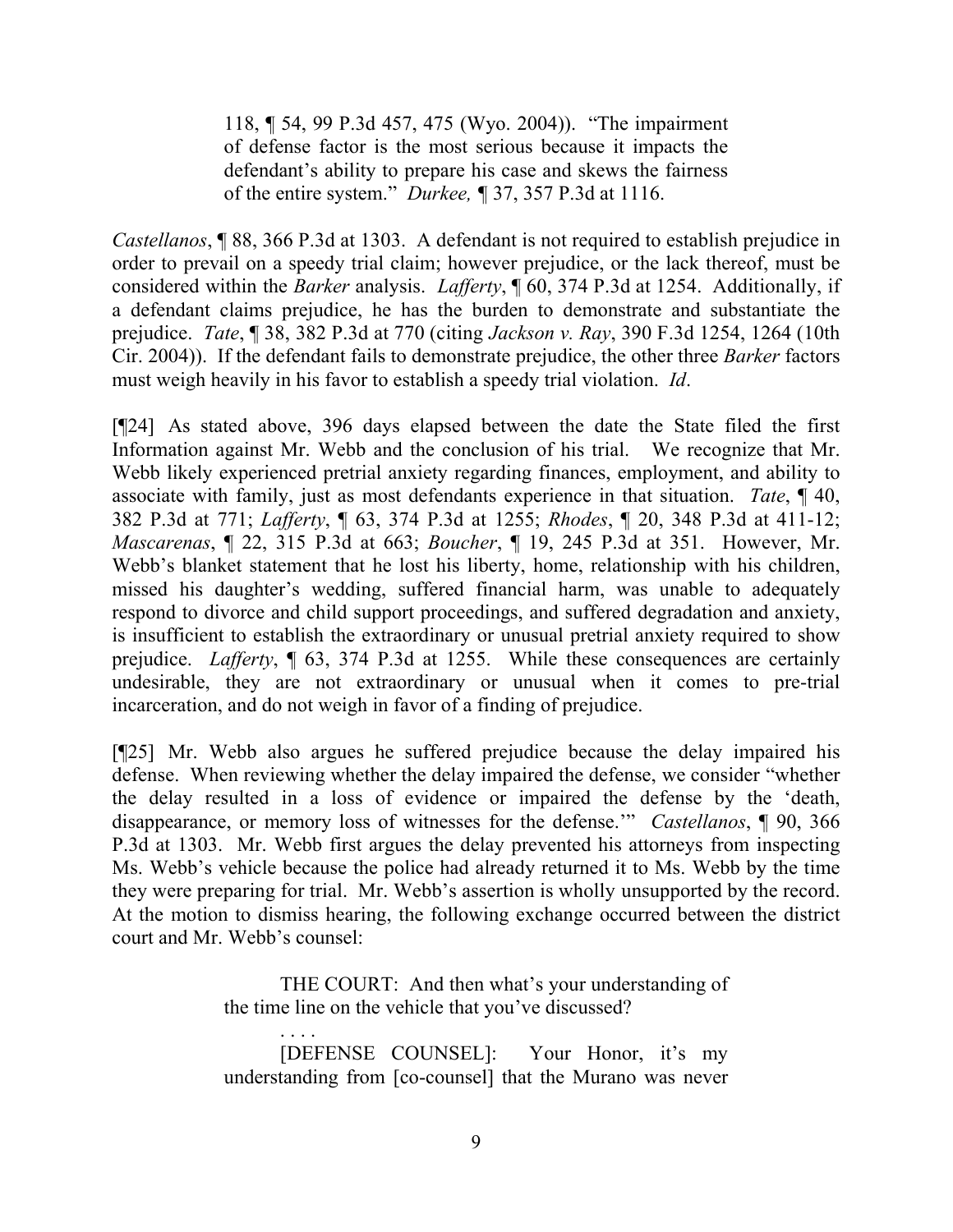taken into evidence. In fact, it was just released back to the victim.

THE COURT: So how does the delay impact that if it never was taken into evidence?

[DEFENSE COUNSEL]: I don't believe a delay impacts that, but a prejudice to Mr. Webb in that we could not have Mr. - - that we could not inspect that.

THE COURT: That would - - the condition would have existed even if there was a timely trial in the first filing; correct?

[DEFENSE COUNSEL]: Under this scenario, yes. Yes.

The record is clear that the delay in bringing this case to trial had no impact whatsoever on the defense's ability to access the vehicle as it was never in the State's possession.

[¶26] Mr. Webb further argues he was prejudiced when "witness recollections changed as a result of the passage of time, and not in Mr. Webb's favor." This allegation, however, is not supported by anything more than Mr. Webb's bare assertions. Neither Mr. Webb's brief nor the record show that any of the changes in the witnesses' statements were due to any sort of memory loss. Instead, it appears to simply be a case of inconsistent statements and testimony, and Mr. Webb had the opportunity to crossexamine each of those witnesses about the inconsistencies. For this reason, we find Mr. Webb's defense was not hindered by the delay and this factor does not weigh in his favor.

[¶27] When we balance all of the *Barker* factors, we conclude that Mr. Webb's right to a speedy trial was not violated. The reason for the delay is a neutral factor, while Mr. Webb's assertion of his speedy trial right weighs only slightly in his favor. The prejudice factor weights heavily in the State's favor, as Mr. Webb has failed to provide any facts or argument, other than general assertions, that he was in any way prejudiced.

# *Prosecutorial Misconduct*

[¶28] Mr. Webb argues the prosecutor committed misconduct in his closing argument when he discussed the defense's eyewitness expert. The parties agree that Mr. Webb did not object to the prosecutor's closing statement and, therefore, our review is limited to a search for plain error. To succeed on plain error review, Mr. Webb must demonstrate that: (1) the record clearly reflects the error; (2) the alleged error violated a clear and unequivocal rule of law; and (3) the alleged error caused Mr. Webb material prejudice.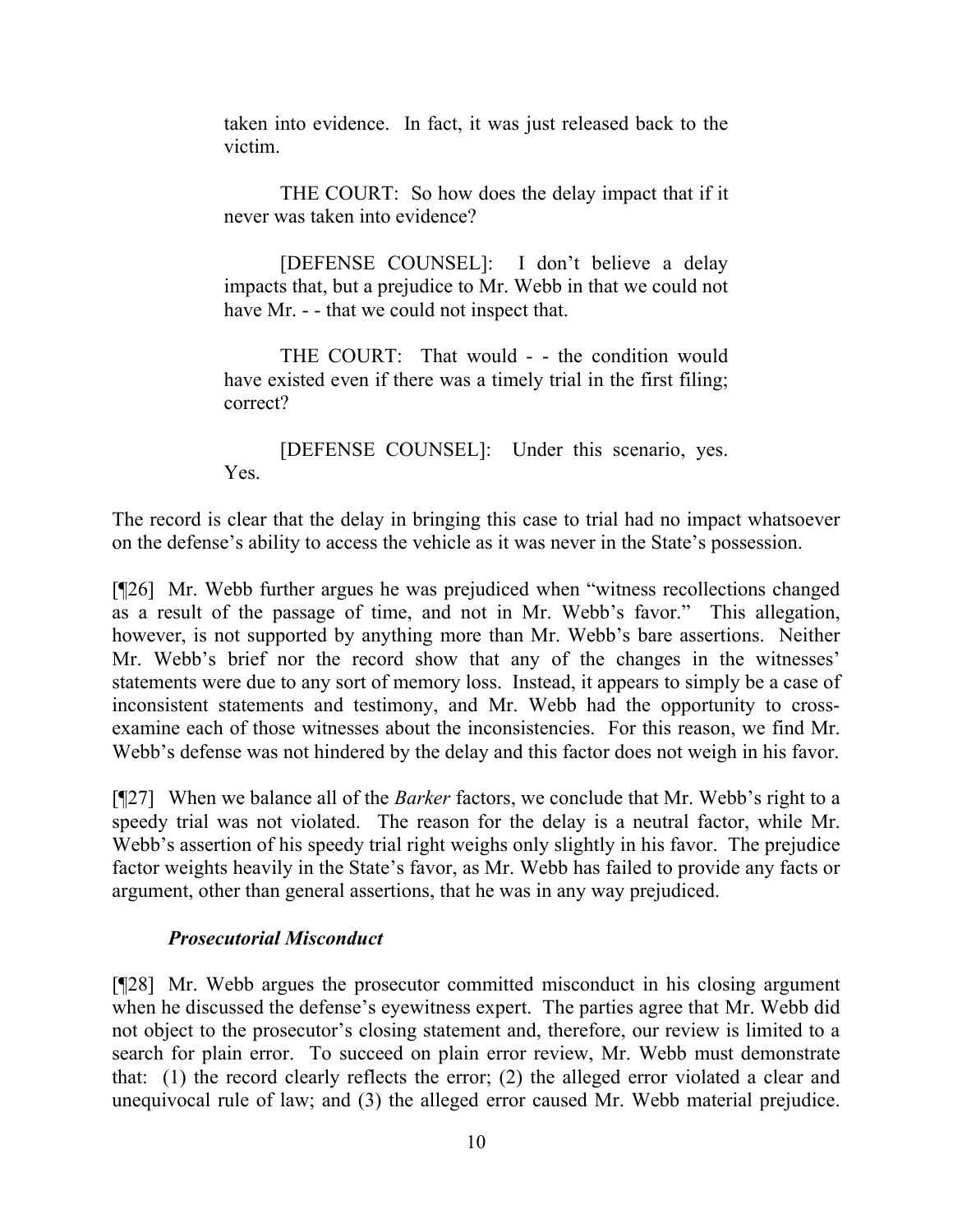*Anderson v. State*, 2014 WY 74, ¶ 40, 327 P.3d 89, 99 (Wyo. 2014). This Court is hesitant to find plain error in a closing argument because it is "reluctant to place the trial court in a position of having to *sua sponte* challenge remarks of counsel when there is otherwise no objection thereto." *Solis v. State*, 2013 WY 152, ¶ 40, 315 P.3d 622, 632 (Wyo. 2013). While prosecutors are given wide latitude in closing arguments, there are some boundaries. *Carroll v. State*, 2015 WY 87, ¶ 32, 352 P.3d 251, 259 (Wyo. 2015). When determining whether those boundaries have been crossed, we consider the entire argument, and not simply sentences and phrases that may be out of context. *Id*.

[¶29] We recite the paragraph containing the offending statement in its entirety to give full context to the prosecutor's argument:

> We heard testimony yesterday from Dr. Loftus. He talked a lot of generalities about people's memories. Ladies and gentlemen, the important thing I think to take away from Dr. Loftus's testimony was that he's testified 380 times prior, one time for the prosecution. Pretty fat check, 7,500 bucks. **But he generally didn't talk about this case**. He also said physical evidence will corroborate eyewitnesses. Ladies and gentlemen, you have that physical evidence. You have the photos. You got the tire tracks through the yard. You got the path of travel, where the eyewitnesses put Ms. Webb. You have the defendant's vehicle. You have photos of Julie's vehicle. You get to judge by the instructions what weight to give testimony. That is the role of the jury. You can determine that. But you also have to look at all of the evidence. Mr. Loftus said, you know, I didn't look at photographs; I didn't listen to the 911 tape, or the police reports, some of the witness interviews. You have far more evidence before you folks than Dr. Loftus had. It is the little things that you look for. Look at the tire tracks. Do they comport with what the witnesses said? Does it comport with what Julie said? If you look at the rim marks and the gouges across Payne, does that comport with what Officer Rockwell said about his speed? Greg George, who said he had a Ford and just passed him on the right-hand side of the road? It does, ladies and gentlemen.

(emphasis added). Mr. Webb objects to the emphasized sentence in the prosecutor's closing argument cited above. Therefore, the alleged error is clearly reflected in the record and Mr. Webb has satisfied the first part of the plain error analysis.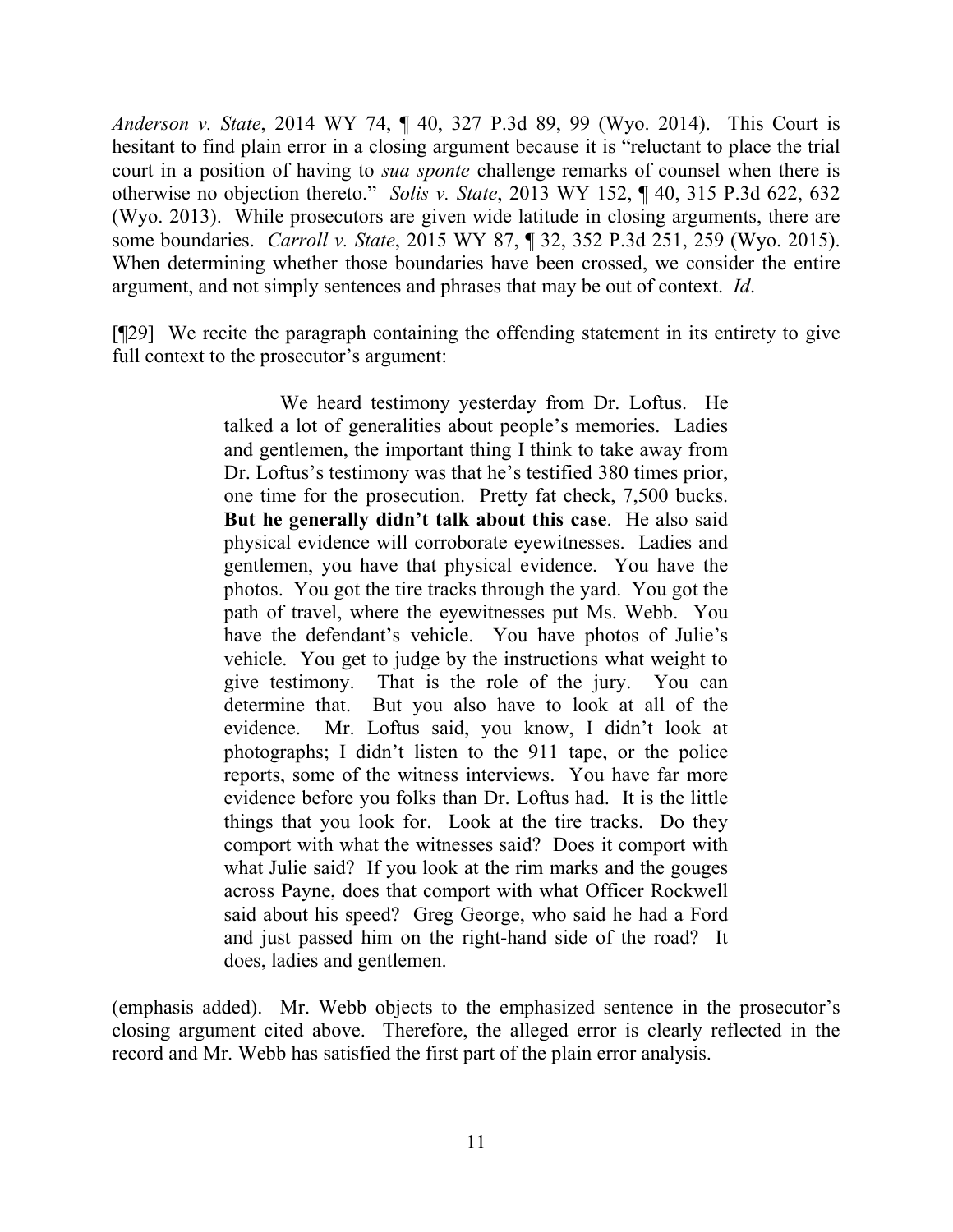[¶30] Mr. Webb argues this statement was a misstatement of the law because it implied to the jury that Dr. Loftus should have testified about the specifics of the case, although established case law would have prohibited such testimony. Wyoming law is clear that juries "are extended the responsibility to resolve the factual issues, judge the credibility of witnesses, and ultimately determine whether the accused is guilty or innocent." *Martin v. State*, 2007 WY 76, ¶ 38, 157 P.3d 923, 932 (Wyo. 2007). Expert testimony that opines on the guilt of the defendant or the credibility of a witness invades the province of the jury and is impermissible. *Id*.; *see also Seward v. State*, 2003 WY 116, ¶ 19, 76 P.3d 805, 814 (Wyo. 2003). However, even with admissible expert testimony, the jury "may give whatever weight and credence it may to the expert testimony as well as all the evidence in reaching a verdict." *Martin*, ¶ 38, 157 P.3d at 932.

[¶31] Upon review of the prosecutor's statement in the context of the entire closing argument, we conclude the prosecutor did not attempt to mislead the jury into believing Dr. Loftus should have testified about matters the law would not allow. While the prosecutor commented that Dr. Loftus spoke in generalities and did not talk about this particular case, the prosecutor also stated that Dr. Loftus testified that the "physical evidence will corroborate eyewitnesses." The prosecutor then discussed the evidence presented, how that evidence was consistent with witness testimony, and encouraged the jury to look at all of the evidence presented. Thus, the prosecutor was using a statement made by Dr. Loftus to shift the jury's focus back to the evidence presented, as opposed to focusing on Dr. Loftus' extensive and general testimony about the reliability of eyewitness testimony. This is not improper and Mr. Webb has failed to demonstrate a violation of a clear and unequivocal rule of law.

[¶32] Finally, Mr. Webb has failed to demonstrate that the result of the trial would have been different if the prosecutor had not made the statement in question. *Anderson*, ¶ 40, 327 P.3d at 99. The statement was isolated and consisted of only one sentence in a closing argument that consumes fifteen pages of transcript. *See Talley v. State*, 2007 WY 37, ¶ 24, 153 P.3d 256, 264 (Wyo. 2007) (no prejudice in closing argument when the comment was fleeting); *Trujillo v. State*, 2002 WY 51, ¶ 15, 44 P.3d 22, 28 (Wyo. 2002) (isolated remark in closing was not prejudicial). Further, to the extent the prosecutor's isolated statement could have made inappropriate suggestions to the jury, the jury was instructed multiple times by the district court that the jury is the sole judge of credibility of all witnesses, including experts, and that statements by counsel are not facts or evidence. We presume the jury followed the instructions. *Bruce v. State*, 2015 WY 46, ¶ 75, 346 P.3d 909, 931 (Wyo. 2015). Thus, Mr. Webb has failed to establish that the prosecutor's statement in closing argument amounted to plain error.

## *Ineffective Assistance of Counsel*

[¶33] Mr. Webb asserts that he received ineffective assistance of trial counsel when his counsel did not request a jury instruction on accident. He argues that without an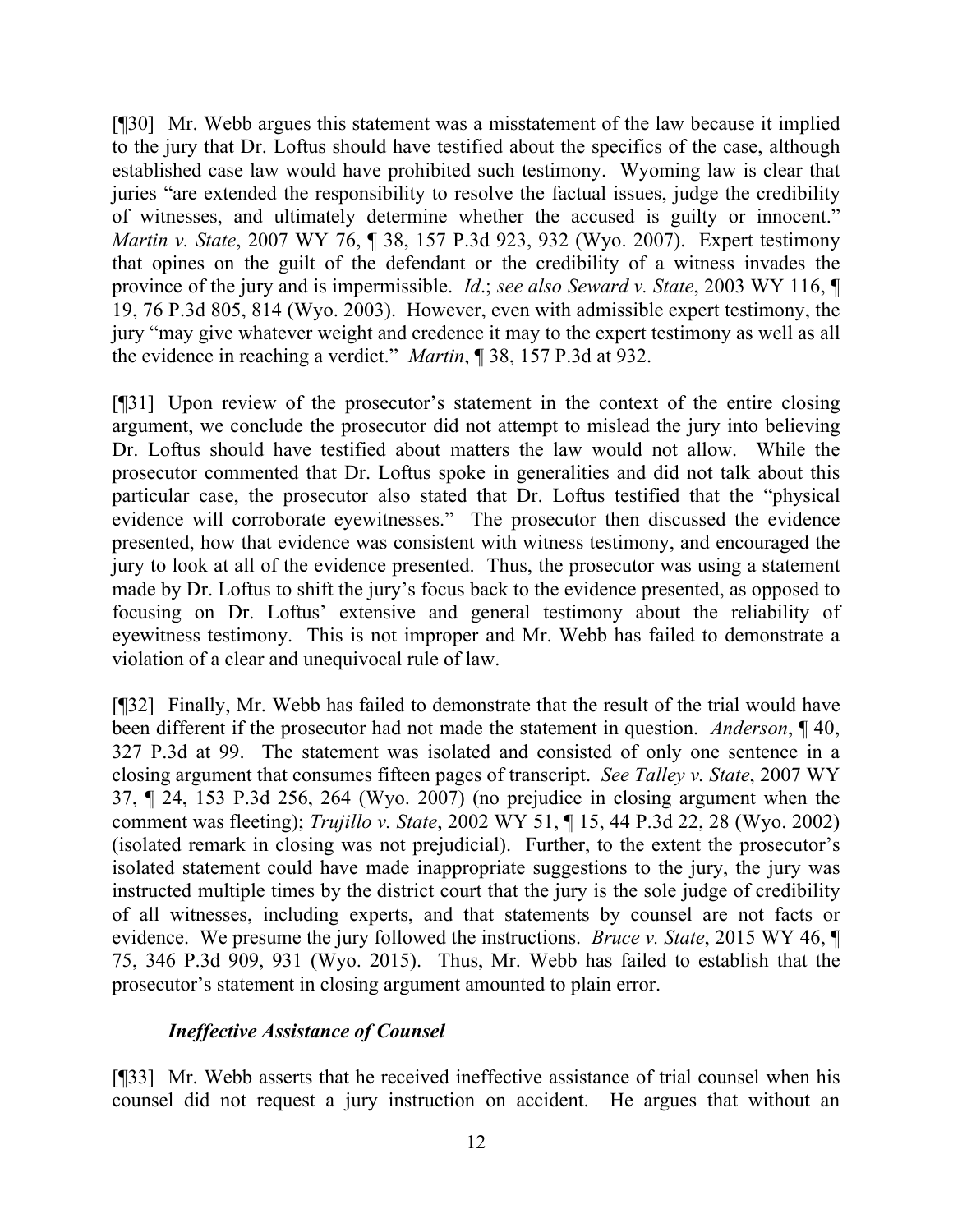instruction, there was no way the jury could have acquitted him of the aggravated assault and battery charge or the attempted second degree murder charge. "Claims of ineffective assistance of counsel involve mixed questions of law and fact and are reviewed *de novo*." *Starr v. State*, 2017 WY 61, ¶ 3, 395 P.3d 180, 181 (Wyo. 2017).

[¶34] In order to prevail on an ineffective assistance of counsel claim, Mr. Webb must satisfy the two-part test from *Strickland v. Washington*, 466 U.S. 668, 687, 104 S.Ct. 2052, 2064, 80 L.Ed.2d 674 (1984): First, Mr. Webb must show that counsel's performance was deficient, and second, he must show that he was prejudiced by the deficient performance. *Starr*, ¶ 4, 395 P.3d at 181-82. An attorney performs deficiently when he or she "fail[s] to render such assistance as would have been offered by a reasonably competent attorney." *Bloomer v. State*, 2010 WY 88, ¶ 18, 233 P.3d 97, 976 (Wyo. 2010). In order to show prejudice, Mr. Webb must demonstrate a reasonable probability exists that, absent counsel's deficient performance, the outcome of his trial would have been different. *Galbreath v. State*, 2015 WY 49, ¶ 5, 346 P.3d 16, 18 (Wyo. 2015). Mr. Webb has the burden of proving both parts of this analysis, and failure to demonstrate either is fatal to his claim on appeal. *Id*. For this reason, "[a]n ineffectiveness claim may be disposed of solely on the ground of lack of sufficient prejudice." *Dettloff v. State*, 2007 WY 29, ¶ 19, 152 P.3d 376, 382 (Wyo. 2007).

[¶35] Here, we need not determine whether counsel was deficient because Mr. Webb has failed to demonstrate that the outcome of the trial would have been different had the jury received an accident instruction. Mr. Webb spends a significant amount of his argument explaining why an accident instruction would have been appropriate in these circumstances, but provides only a conclusory basis that the lack of the instruction was prejudicial. Additionally, Mr. Webb has not given this Court any indication of what an accident instruction in this case should look like, leaving us to speculate about what trial counsel should have suggested. *See Duke v. State*, 2004 WY 120, ¶ 78, 99 P.3d 928, 952 (Wyo. 2004) ("[Duke] contends that some sort of accident instruction should have been given in defense of the murder charges but has failed to explain what such an instruction would have entailed under the facts of this case.")

[¶36] Even assuming defense counsel had requested an accident instruction and the district court had granted the request, it would not have changed the outcome of the proceeding. Mr. Webb does not argue the district court failed to properly instruct the jury about the elements of aggravated assault and battery and attempted second degree murder. As other courts have recognized, if the element instructions given to the jury were otherwise correct, it is unlikely that omitting an accident instruction would ever satisfy a test that requires an appellant demonstrate a different outcome at trial. *State v. Crawford*, 73 N.E.3d 1110, 1114 (Ohio Ct. App. 2016); *see also Ruiz v. W.L. Montgomery*, No. SA CV 13-11641 BRO, 2015 WL 4720504, at \*2 (C.D. Cal. June 30, 2015); *Com. v. Tembe*, 954 N.E.2d 74, \*1 (Mass. App. Ct. 2011); *Auten v. Gomez*, 162 F.3d 1167, \*1 (9th Cir. 1998). This is significant because "the defense of accident is not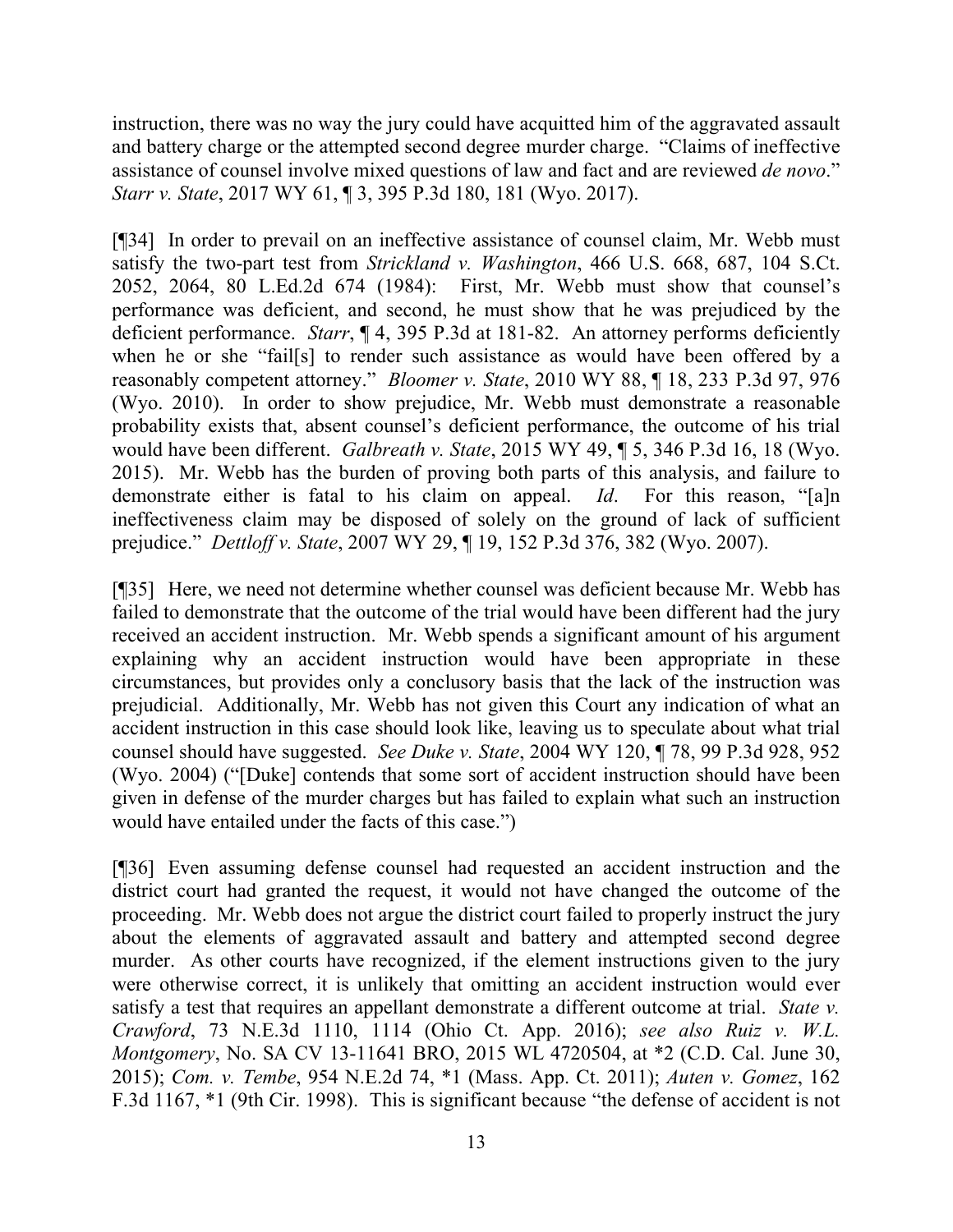an excuse or justification for the admitted act; it is a complete denial that an unlawful act was committed because the defendant did not have the requisite mens rea." *Crawford*, 73 N.E.3d at 1115. Therefore, an accident instruction serves simply to remind the jury that evidence of an accident may negate the defendant's criminal intent. *Id*.

[¶37] Here, the district court properly instructed the jury that in order to convict Mr. Webb of aggravated assault and battery, the jury had to determine beyond a reasonable doubt that Mr. Webb either "attempted to cause bodily injury to another person with a deadly weapon" or "threatened to use a drawn deadly weapon . . . ." The jury was also instructed that "[a] 'threat' is an expression of an intention to inflict pain, injury or punishment." With respect to attempted second degree murder, the court instructed the jury it must find beyond a reasonable doubt that Mr. Webb intended to commit the crime of second degree murder, and the elements of second degree murder require that Mr. Webb purposely and maliciously acted. The jury was informed "purposely" means intentionally and that "malice" means "the act constituting the offense as done recklessly under circumstances manifesting an extreme indifference to the value of human life. . . ." Mr. Webb was not precluded from arguing the events at issue were the product of an accident and the jury was certainly at liberty to consider that argument. However, because the jury determined Mr. Webb was guilty of aggravated assault and battery and attempted second degree murder, it necessarily determined Mr. Webb's actions were intentional and not due to an accident. *See id*. ("If the jury believes the defendant's accident argument, it would be required to find the defendant not guilty pursuant to the court's general instructions."), *Tembe*, 954 N.E.2d 74, \*1 ("As both crimes require proof of specific intent, the jury could not have found the defendant guilty of either crime if [it] believed, as defense counsel argued in his closing, that the event was an accident."), *Auten*, 162 F.3d 1167, \*1 (the jury's finding of malice precluded a finding of accidental killing).

[¶38] Mr. Webb has failed to demonstrate that the outcome of his trial would have been different had counsel requested an accident instruction and, therefore, has failed to prove prejudice. Consequently, Mr. Webb has failed to demonstrate that he received ineffective assistance of trial counsel.

# *Inference of Malice Instruction*

[¶39] Mr. Webb claims his right to a fair trial was denied when the district court provided the following instruction to the jury:

> You are instructed that you may, but are not required to, infer malice from the use of a deadly weapon. The existence of malice, as well as each and every element of the charge of Attempt to Commit Second Degree Murder, must be proved beyond a reasonable doubt.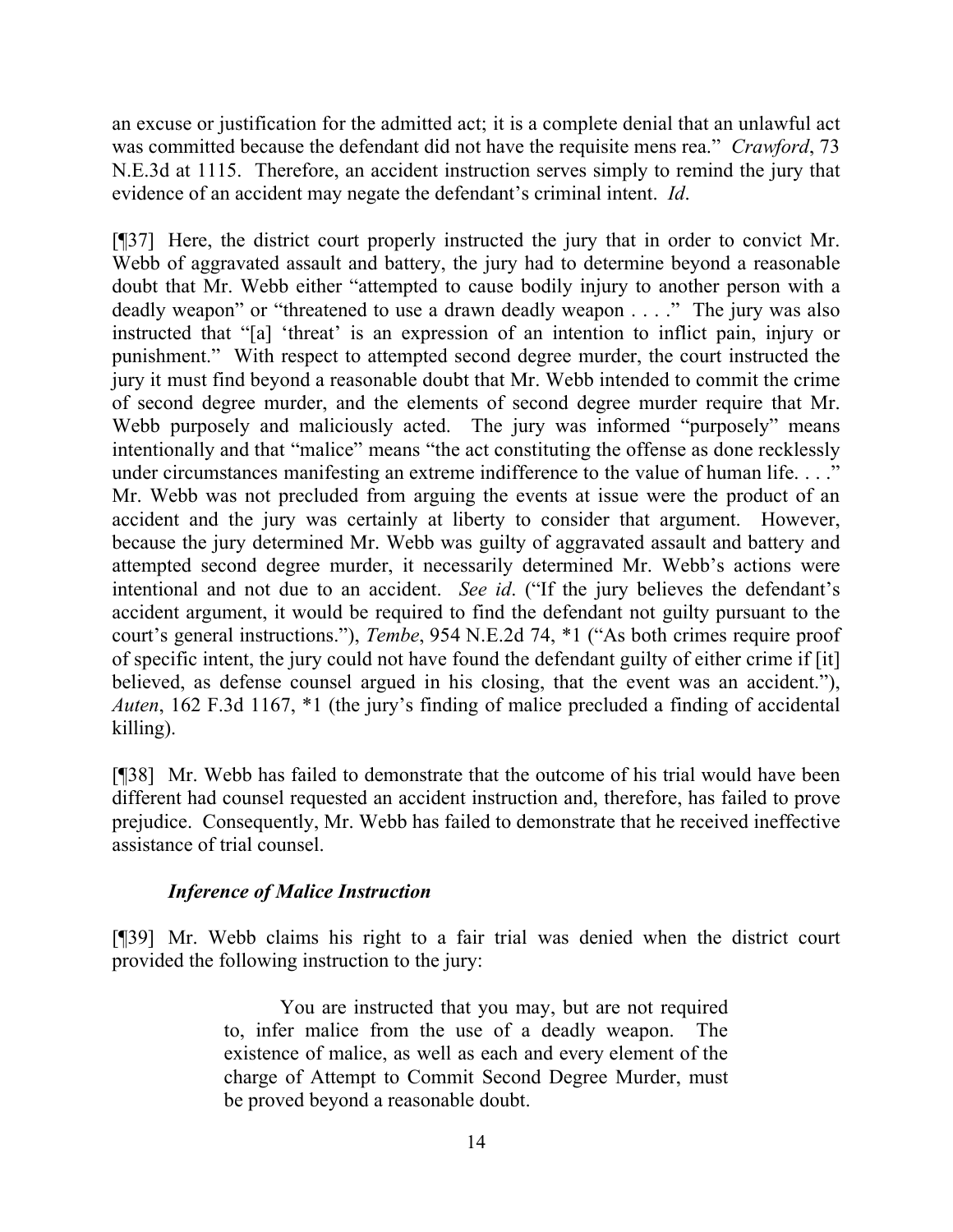Mr. Webb claims that, while this Court has previously approved of this exact instruction, it is no longer appropriate due to the new definition of "malice" in homicide cases. Mr. Webb did not object to this instruction at trial; therefore, our review is again limited to a search for plain error. *Anderson*, ¶ 40, 327 P.3d at 99.

[¶40] The instruction is clearly reflected in the record; however, Mr. Webb cannot demonstrate the district court violated a clear and unequivocal rule of law in a clear and obvious, and not merely arguable, way when it gave the jury this instruction. *See Jealous v. State*, 2011 WY 171, ¶ 11, 267 P.3d 1101, 1104 (Wyo. 2001). In fact, Mr. Webb acknowledges that this Court has previously approved instructions such as this, most recently in *Hereford v. State*, 2015 WY 17, ¶¶ 21, 22, 26, 342 P.3d 1201, 1207-08 (Wyo. 2015). In *Hereford*, we concluded "where a defendant's state of mind is at issue in a criminal case like this one, and if the facts and circumstances allow, our precedent permits a judge to instruct the jury that is may presume or infer malice by the use of a deadly weapon." *Id*., ¶ 26, 342 P.3d at 1208.

[¶41] Further, this Court's approval of this instruction in *Hereford* occurred approximately three months *after* we refined the definition of "malice" in *Wilkerson v. State*, 2014 WY 136, 336 P.3d 1188 (Wyo. 2014) and approximately six months before Mr. Webb's trial. Granted, the appellant in *Hereford* was convicted using the definition of malice in effect before *Wilkerson*. However, we did not make any suggestion in *Hereford* that would lead one to believe this type of jury instruction would be inapplicable under the new definition of malice. Therefore, we cannot say the district court violated a clear and unequivocal rule of law in a clear and unequivocal, and not merely arguable, way when it gave an instruction that was identical to one this court had affirmatively approved in a second degree murder case only a short time before trial. Mr. Webb has failed to carry his burden of showing plain error.

# *Double Jeopardy*

[¶42] In his final argument, Mr. Webb claims that his convictions for aggravated assault and battery with a deadly weapon and attempted second degree murder—that were both premised upon him driving his vehicle through the yard and almost striking Ms. Webb violated the United States Constitution's prohibition against double jeopardy. Mr. Webb did not raise a double jeopardy claim in the district court, thereby limiting our review of his claim to one for plain error. *Bowlsby v. State*, 2013 WY 72, ¶ 6, 302 P.3d 913, 915- 16 (Wyo. 2013).

[¶43] The record is clear that Mr. Webb was convicted and sentenced separately for the aggravated assault and battery and the attempted second degree murder, satisfying the first part of the plain error test. Mr. Webb, however, cannot demonstrate the district court violated a clear and unequivocal rule of law when it entered convictions and sentenced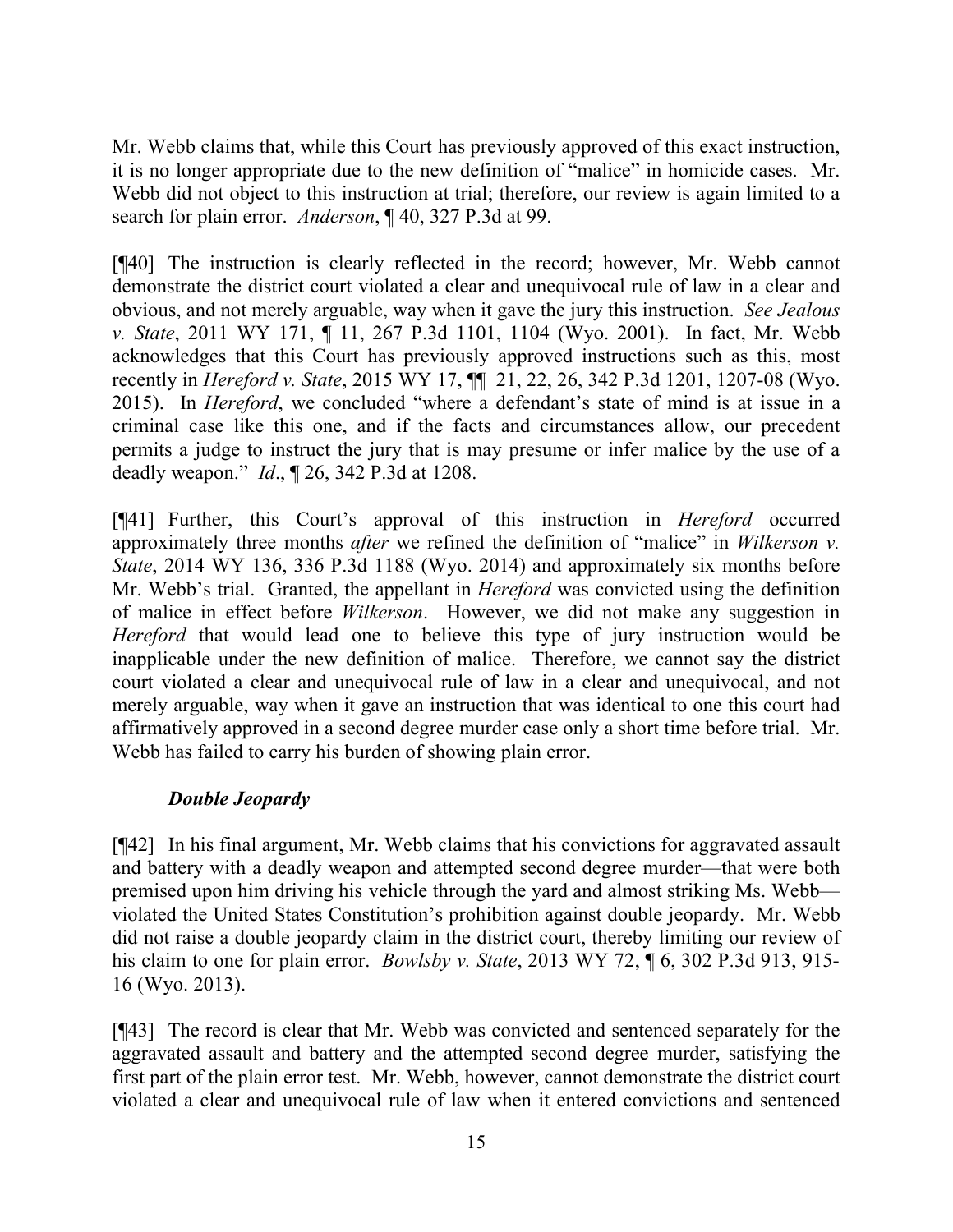him for both crimes. He acknowledges that this Court found contrary to his position on this precise issue less than one year ago in *Jones v. State*, 2016 WY 110, 384 P.3d 260 (Wyo. 2016); however, he asserts the *Jones* opinion fails to take into account the United States Supreme Court's decision in *Ball v. United States*, 470 U.S. 856, 105 S.Ct. 1668, 84 L.Ed.2d 740 (1985).

[¶44] In *Jones*, this Court held that under the *Blockburger* "same elements" test, convictions for aggravated assault and battery with a deadly weapon and attempted second degree murder, do not run afoul of the United States Constitution's prohibition against double jeopardy, even though both charges stem from the exact same factual premise. *Jones*, ¶ 22, 384 P.3d at 266; *see also Blockburger v. United States*, 284 U.S. 299, 52 S.Ct. 180, 76 L.Ed. 306 (1932). The basis of this conclusion was that each crime required an element the other did not. Attempted second degree murder requires the presence of malice, while aggravated assault and battery with a deadly weapon requires the use of a deadly weapon. We explained:

> We do not concern ourselves with how those elements are proven in that defendant's case—that is, we look to what the legislature says must be proven, not the facts or evidence used in a particular case to establish that ultimate fact. Nor is it of any moment that such facts or evidence incidentally may also tend to prove an element of another crime with which the defendant is charged.

*Jones*, ¶ 12, 384 P.3d at 264 (citations omitted).

[¶45] Although *Jones* was published almost a year after Mr. Webb had been sentenced, it did not overrule any precedent that would have supported a conclusion that Mr. Webb's convictions and sentences violated the prohibition against double jeopardy. Instead, it simply reaffirmed our decision in *Sweets v. State*, 2013 WY 98, 307 P.3d 860 (Wyo. 2013). In *Sweets*, this Court accepted the *Blockburger* same elements test as the exclusive analysis used in Wyoming when determining whether convictions and sentences should merge to comply with double jeopardy requirements. *Id*., ¶ 49, 307 P.3d at 875. In doing so, we joined the United States Supreme Court by disavowing the use of an analysis that focused on the facts and evidence relied upon by the State in proving multiple crimes, known as the same facts or evidence test. *Id*. (overruling *Bilderback v. State*, 13 P.3d 249 (Wyo. 2000)); *United States v. Dixon*, 509 U.S. 688, 704-09, 113 S.Ct. 2849, 2860-63, 125 L.Ed. 2d 556 (1993) (overruling *Grady v. Corbin*, 495 U.S. 508, 110 S.Ct. 2084, 109 L.Ed.2d 548 (1990)). While Mr. Webb's double jeopardy claim may have arguably had merit using the same facts or evidence test, that test had been relegated to the historical archives of our jurisprudence two years before his trial began. Therefore, the district court properly applied the clearly established law that applied at the time of Mr. Webb's trial and sentencing.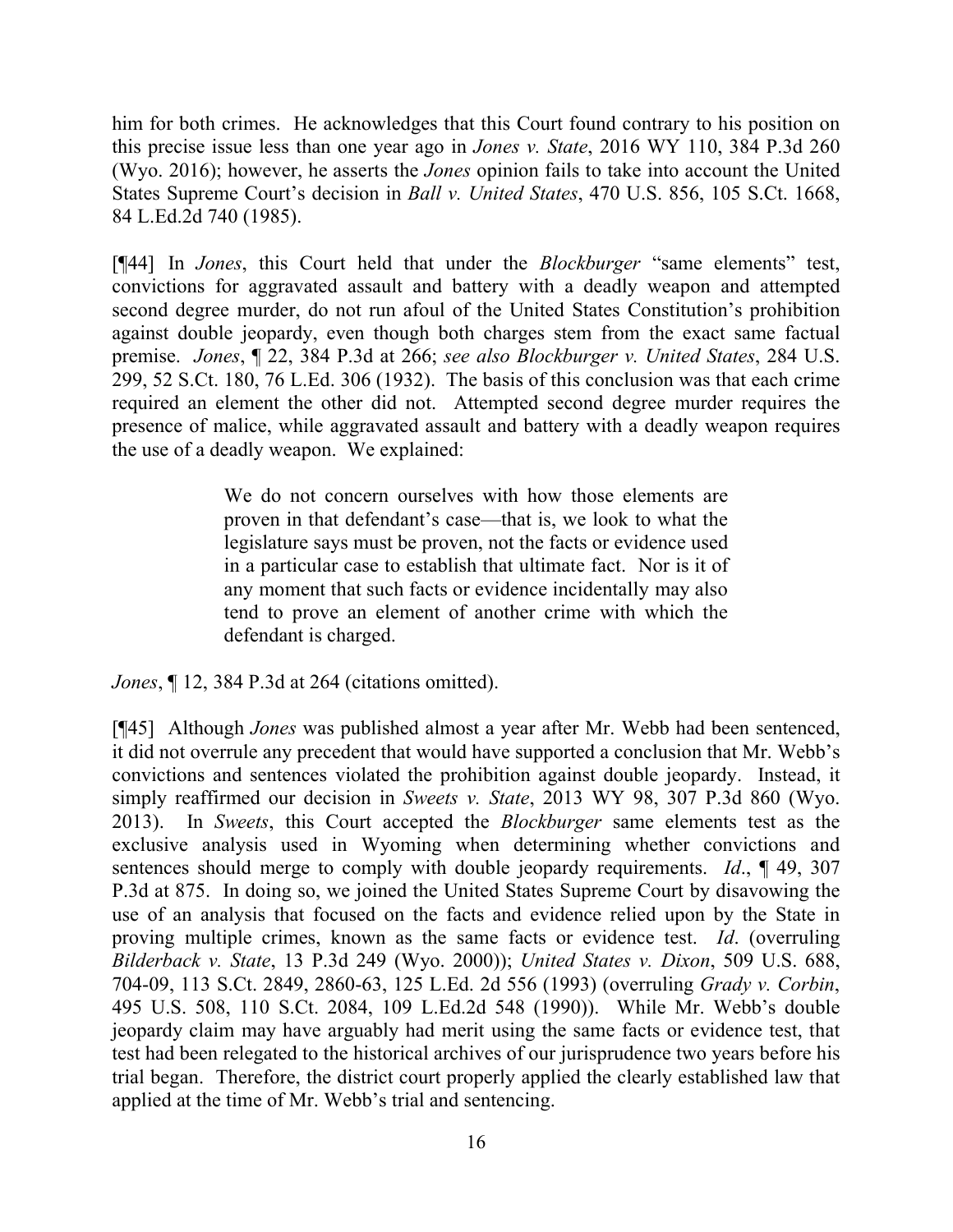[¶46] Further, we are not persuaded that our decision in *Jones* is affected by the United States Supreme Court's decision in *Ball*. In *Ball*, the defendant was charged and convicted of receiving a firearm shipped in interstate commerce in violation of 18 U.S.C. §§ 922(h)(1) and 924(a), and for possessing that same firearm in violation of 18 U.S.C.App § 1202(a)(1). *Ball*, 470 U.S. at 857, 105 S.Ct. at 1669. Utilizing the *Blockburger* same elements test, the Court concluded that Congress did not intend to subject the defendant to two convictions because "proof of illegal receipt of a firearm *necessarily* includes proof of illegal possession of that weapon." *Id*., 470 U.S. at 862, 105 S.Ct. at 1672 (emphasis in original).

[¶47] The elements in question here are malice (attempted second degree murder) and use of a deadly weapon (aggravated assault and battery with a deadly weapon). Unlike the relationship between the elements of receipt and possession in *Ball*, malice (and the second degree murder statute in general) does not *necessarily* include proof of use of a deadly weapon. As we explained in *Jones*, there are many ways an individual can attempt to kill another that does not include the use of a deadly weapon. *Jones*, ¶ 19, 384 P.3d at 265. Using the straightforward *Blockburger* same elements test, as used in *Ball*, we are led to the same conclusion we reached in *Jones*—convictions for attempted second degree murder and aggravated assault and battery with a deadly weapon do not violate the Constitution's prohibition against double jeopardy.

# **CONCLUSION**

[¶48] Mr. Webb received a speedy trial as required by W.R.Cr.P. 48 and the United States and Wyoming Constitutions. The prosecutor did not commit misconduct in his closing argument when he discussed Dr. Loftus, and Mr. Webb received the effective assistance of trial counsel. Further, the district court properly instructed the jury that it may infer malice from Mr. Webb's use of a deadly weapon. Finally, the district court did not violate Mr. Webb's constitutional protection against double jeopardy when it imposed separate sentences for aggravated assault and battery with a deadly weapon and attempted second degree murder.

[¶49] Affirmed.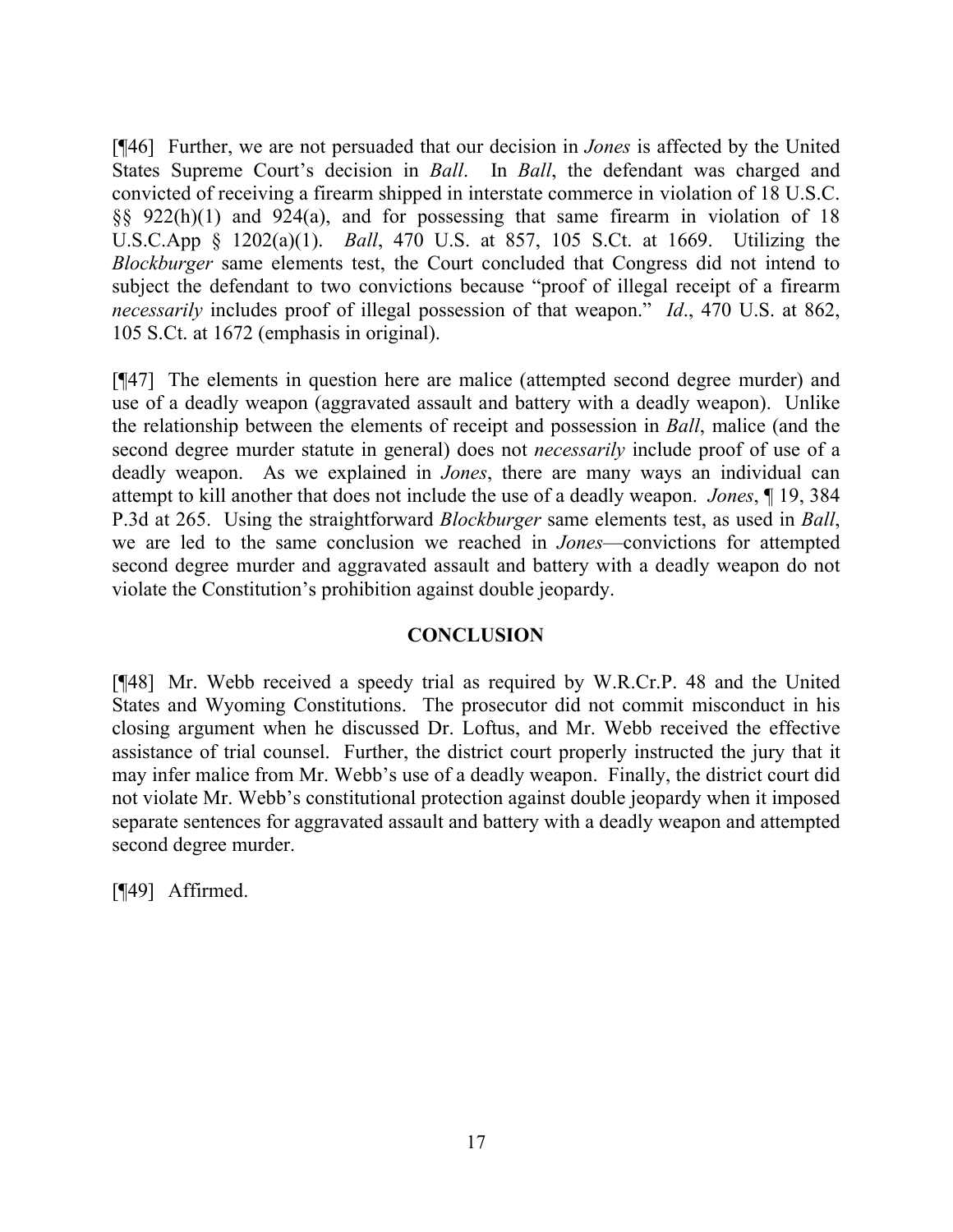**FOX, Justice,** concurring in part, and dissenting in part, in which **BURKE, Chief Justice,** joins.

[¶50] I concur in most of the majority opinion, but I write separately on one issue upon which I fear that the Court has proceeded down a technically correct trail of precedent to arrive at a rule of law whose application yields a result that is contrary to the spirit and purpose of the original rule. Our acquiescence in the State's repeated circumvention of the speedy trial rule by dismissing and refiling to start the clock anew<sup>7</sup> has the effect of eviscerating W.R.Cr.P. 48. The doctrine of *stare decisis* supports the majority's analysis. And while I recognize the importance of that doctrine to further the "evenhanded, predictable, and consistent development of legal principles, foster[] reliance on judicial decisions, and contribute[] to the actual and perceived integrity of the judicial process," *Brown v. City of Casper*, 2011 WY 35, ¶ 43, 248 P.3d 1136, 1146 (Wyo. 2011) (quoting *State ex rel. Wyo. Worker's Comp. Div. v. Barker*, 978 P.2d 1156, 1161 (Wyo. 1999)), I believe this is one of those times that "we should be willing to depart from precedent [because] it is necessary 'to vindicate plain, obvious principles of law and remedy continued injustice.'" *Id.* (internal citation omitted). For these reasons, I concur in part, and dissent on the speedy trial issue.

# *W.R.Cr.P. Rule 48*

l

[¶51] "A fundamental purpose of the speedy trial statute and rule is to prevent unnecessary prosecutorial and judicial delays to a pending criminal proceeding. The public interest and the interest of the accused require an expeditious determination of guilt or innocence so that the guilty can be sentenced and the innocent exonerated." *People v. Moye*, 635 P.2d 194, 195 (Colo. 1981) (citations omitted). "The purpose of the rule ensures not only a criminal defendant's constitutional right to a speedy trial, but also furthers important judicial policy considerations of relief of trial court congestion, prompt processing of all cases reaching the courts and advancement of the efficiency of criminal justice process." *State v. Wells*, 443 A.2d 60, 63 (Me. 1982).

 $<sup>7</sup>$  We have seen numerous appeals in the last ten years where the State has filed, dismissed, and refiled</sup> charges, resulting in more than 180 days from the initial arraignment to trial. *See, e.g., Tate v. State*, 2016 WY 102, 382 P.3d 762 (Wyo. 2016); *Rhodes v. State*, 2015 WY 60, 348 P.3d 404 (Wyo. 2015); *Anderson v. State*, 2014 WY 74, 327 P.3d 89 (Wyo. 2014); *Ortiz v. State*, 2014 WY 60, 326 P.3d 883 (Wyo. 2014); *Seteren v. State*, 2007 WY 144, 167 P.3d 20 (Wyo. 2007). *See also State v. Bridger*, No. S-14-0161, Order Granting State's Expedited Petition for Writ of Review/Certiorari and Remanding for Further Consideration (Wyo. S.Ct. June 17, 2014).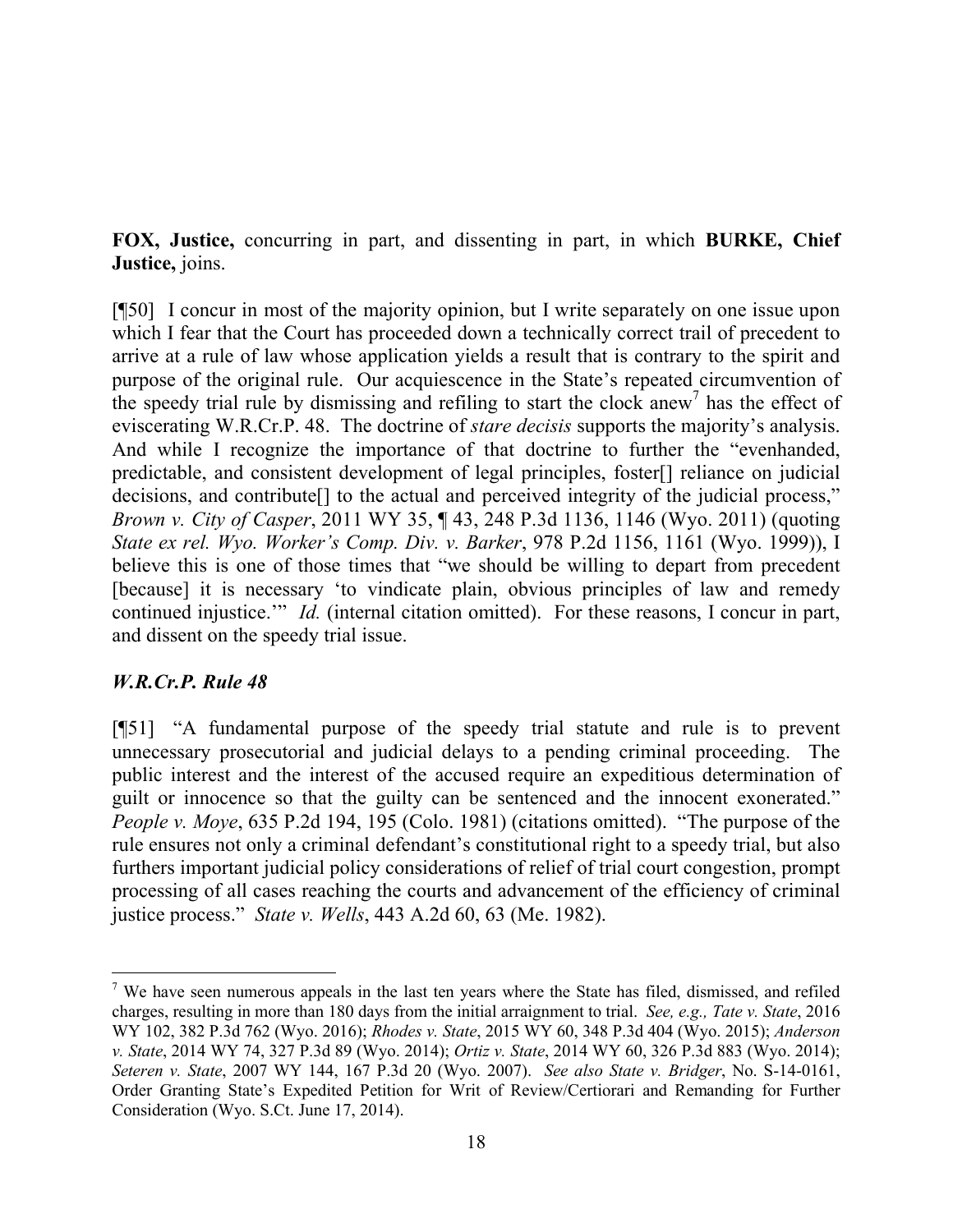[¶52] Allowing the State to restart the speedy trial clock by dismissing and refiling charges defeats the purpose of the rule. $\delta$  I would adopt the rule applied in other jurisdictions where the speedy trial period begins anew when charges are refiled, and recognize an exception where the intent of the dismissal is to avoid the application of the speedy trial rule. As we noted in *Rhodes v. State*, 2015 WY 60, ¶ 15, 348 P.3d 404, 409 (Wyo. 2015): "In light of our precedent holding that the speedy trial period begins anew when charges are re-filed against a defendant, there is merit to an exception for cases in which the dismissal and re-filing of charges is intended or clearly operates to circumvent the requirements of Rule 48." *See also People v. Walker*, 252 P.3d 551, 552 (Colo. App. 2011); *People v. Van Schoyck*, 904 N.E.2d 29, 34 (Ill. 2009) ("State may not avoid a speedy-trial demand by dismissing a charge only to refile the identical charge for the identical offense based on the identical acts."); *State v. Goss*, 777 P.2d 781, 784 (Kan. 1989) ("State cannot dismiss and refile charges solely to set the statutory clock back to zero."). We observed in *Rhodes* that, while we have not yet sanctioned such an exception, it "would be consistent with Wyoming precedent interpreting W.R.Cr.P. 48(a), which permits the State to dismiss charges against a defendant by 'leave of court'" and "would give meaning to W.R.Cr.P. 48(b)(3)(C), as that provision would operate to toll the time between dismissal and re-filing in those cases where the exception applies." 2015 WY 60, ¶ 15, 348 P.3d at 410.

[¶53] A rule that would allow the speedy trial clock to restart only where the intent of the dismissal was not to avoid the application of the speedy trial rule would not only breathe some life back into the purpose of Rule 48, it would also be the correct statutory interpretation. It would no longer require us to ignore the language of Rule 48(b)(3)(C), which provides that the "The time between the dismissal and the refiling of the same charge" shall be excluded in computing the time for trial. The majority and our precedent hold that "Rule 48 implies that the 120-day period will begin anew when the State dismisses the original charge and re-files," *see* majority opinion at ¶ 12.<sup>9</sup> Under this approach, there is no conceivable application of tolling the time between dismissal and refiling, because the time would start over upon refiling. *See also Rhodes*, 2015 WY 60, ¶ 13, 348 P.3d at 409; *Hall v. State*, 911 P.2d 1364, 1370 (Wyo. 1996). We will not interpret a statute or a rule in a way which renders any portion of it meaningless. *See Adekale v. State*, 2015 WY 30, ¶ 13, 344 P.3d 761, 765 (Wyo. 2015); *Story v. State*, 755 P.2d 228, 231-32 (Wyo. 1988). *See also United States v. Young*, 528 F.3d 1294, 1296

 $\overline{a}$ 

<sup>8</sup> Federal courts applying the Speedy Trial Act, 18 U.S.C. § 3161(c)(1), have recognized this. *See e.g., United States v. Rojas-Contreras*, 474 U.S. 231, 239, 106 S.Ct. 555, 559, 88 L.Ed.2d 537 (1985) (Blackmun, J., concurring in the judgment, recognizing the reason federal law does not permit the clock to restart when the government dismisses and refiles is to "protect[] against governmental circumvention of the speedy-trial guarantee"); *United States v. Hoslett*, 998 F.2d 648, 658 n.12 (9th Cir. 1993) ("If the clock began anew, the government could circumvent the limitations of the Speedy Trial Act by repeatedly dismissing and refiling charges against a defendant.").

<sup>9</sup> This paragraph cites *Hall v. State*, 911 P.2d 1364 (Wyo. 1996), which relied upon an earlier version of the rule providing a 120-day speedy trial period.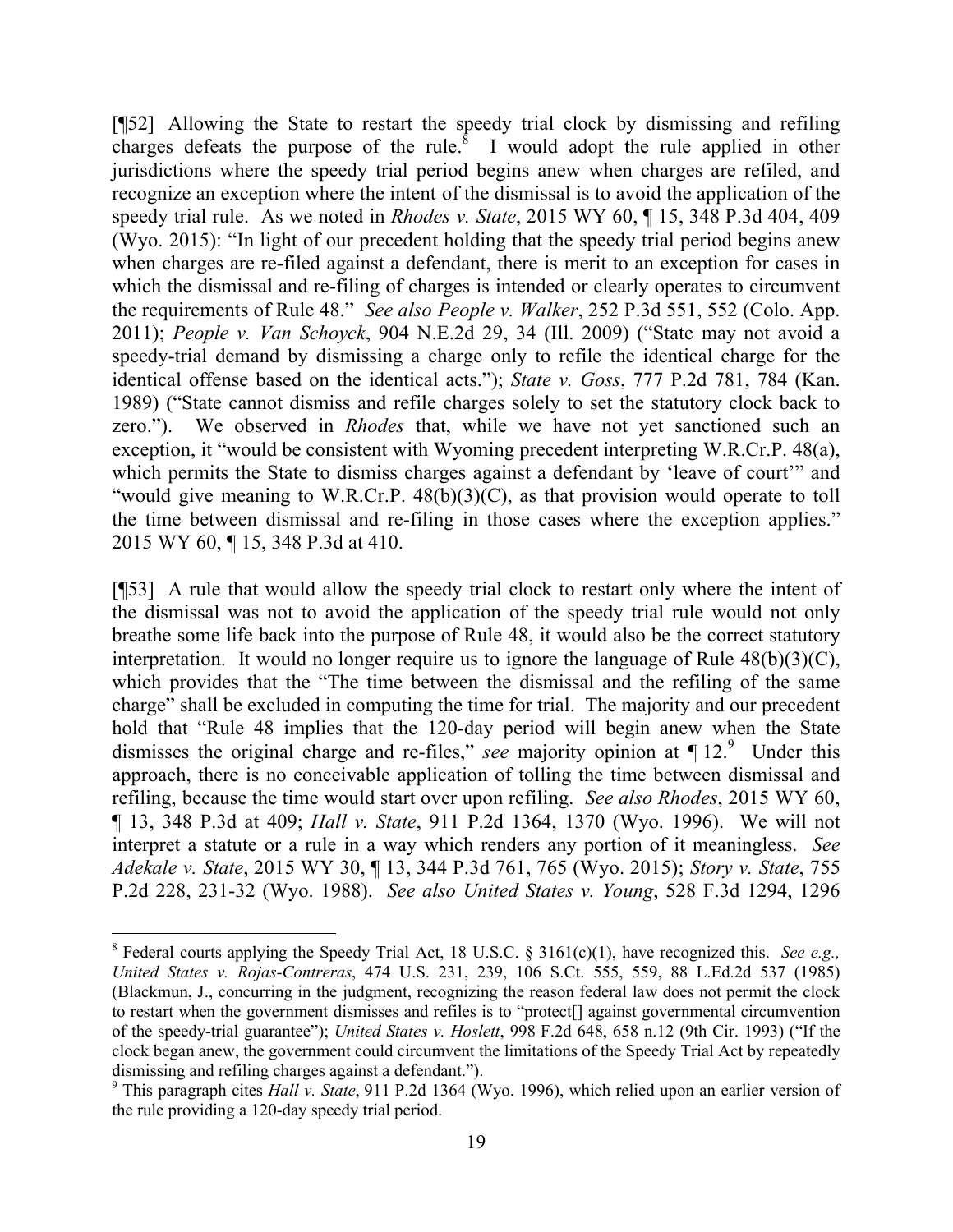(11th Cir. 2008) ("Indeed, the exclusion of the period of time between the dismissal of an indictment and the filing of a new indictment under  $\S$  3161(h)(6), as well as the Speedy Trial Act more generally, would make little sense if the government could reset the speedy-trial clock at will and effectively 'circumvent. I the speedy trial guarantee through the simple expedient of obtaining superseding indictments with minor corrections.'" (quoting *United States v. Bermea*, 30 F.3d 1539, 1567 (5th Cir. 1994))).

[¶54] Some courts adopting exceptions to resetting the speedy trial clock require a showing of bad faith on the part of the State or prejudice to the defendant before the exception applies. *See State v. Rose*, 589 P.2d 5, 11 (Ariz. 1978) ("[S]peedy trial time limits begin anew, absent a showing of bad faith on the part of the prosecution or prejudice to the accused."); *Curley v. State*, 474 A.2d 502, 507 (Md. 1984) ("[P]rosecution must be acting in 'good faith' or so as to not 'evade' or 'circumvent' the requirements of the statute or rule setting a deadline for trial.").

[¶55] Other courts take a different approach. As the New Mexico Supreme Court explained, the right protected by the rule

> is a criminal defendant's right, not that of the State, the courts, or any other party; it is not a tool to punish the State for dismissing and refiling cases in bad faith, nor should its diminution be a reward for the State's good behavior. Viewed in that light, the cases in which courts have conducted a "good faith-bad faith" analysis regarding the State's reasons for dismissing and refiling a case in order to determine if a new six-month time period should be granted are misguided. Instead, any inquiry into the State's reasons for dismissing and refiling in district court should be done within the context of any speedy trial challenge the defendant may raise after the case is refiled in district court.

*State v. Savedra*, 236 P.3d 20, 23 (N.M. 2010).

[¶56] The better-reasoned approach places the burden on the State to establish that it has been prosecuting the matter diligently and that it dismissed and refiled charges for proper reasons and not to evade the speedy trial deadline set forth in the rule. For example, in New Mexico, "the burden is cast upon the state to show that any delay in prosecution resulting from a dismissal of charges was occasioned for proper reasons . . . ." *State v. Aragon*, 656 P.2d 240, 242 (N.M. Ct. App. 1982), *cert. denied*, 656 P.2d 889 (1983). Similarly, in Kansas, "[d]ismissals and refilings when the statutory period is about to expire are suspect and a showing of necessity must be made." *Goss*, 777 P.2d at 784. *See also Carter v. State*, 655 S.W.2d 379, 379 (Ark. 1983) (requiring evidence that State sought to evade speedy trial requirement and finding that the State had good cause for